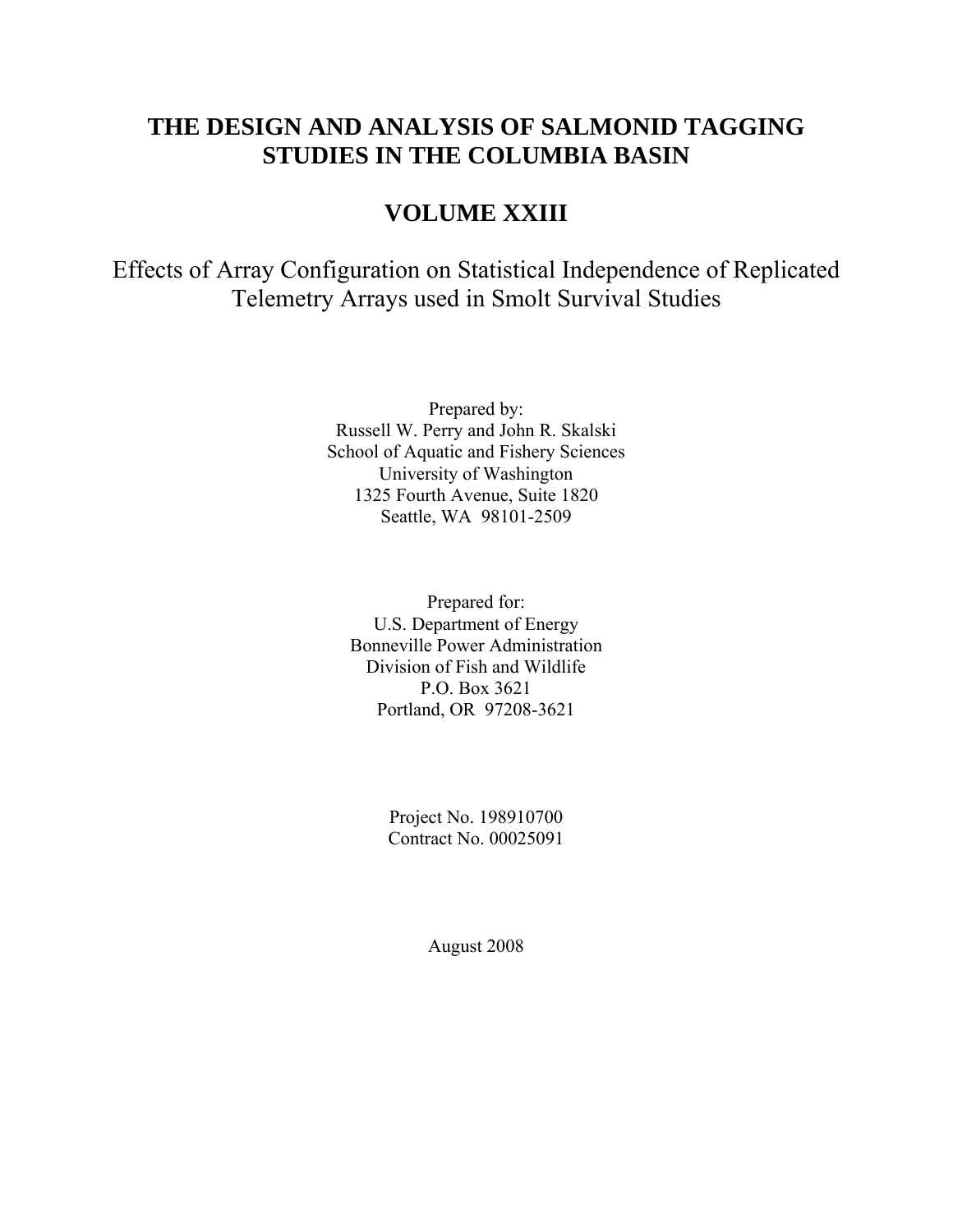### The Design and Analysis of Salmonid Tagging Studies in the Columbia Basin

#### **Other Publications in this Series**

**Volume I**: Skalski, J. R., J. A. Perez-Comas, R. L. Townsend, and J. Lady. 1998. Assessment of temporal trends in daily survival estimates of spring chinook, 1994-1996. Technical report submitted to BPA, Project 89-107-00, Contract DE-BI79-90BP02341. 24 pp. plus appendix.

**Volume II:** Newman, K. 1998. Estimating salmonid survival with combined PIT-CWT tagging. Technical report (DOE/BP-35885-11) to BPA, Project 91-051-00, Contract 87-BI-35885.

**Volume III**: Newman, K. 1998. Experiment designs and statistical models to estimate the effect of transportation on survival of Columbia River system salmonids. Technical report (DOE/BP-35885-11a) to BPA, Project 91-051-00, Contract 87-BI-35885.

**Volume IV**: Perez-Comas, J. A., and J. R. Skalski. Submitted. Preliminary assessment of the effects of pulsed flows on smolt migratory behavior. Technical report to BPA, Project 89- 107-00, Contract DE-BI79-90BP02341.

**Volume V**: Perez-Comas, J. A., and J. R. Skalski. Submitted. Analysis of in-river growth for PIT-tagged spring chinook smolt. Technical report to BPA, Project 89-107-00, Contract DE-BI79-90BP02341.

**Volume VI**: Skalski, J. R., J. A. Perez-Comas, P. Westhagen, and S. G. Smith. 1998. Assessment of season-wild survival of Snake River yearling chinook salmon, 1994-1996. Technical report to BPA, Project 89-107-00, Contract DE-BI79-90BP02341. 23 pp. plus appendix.

**Volume VII**: Lowther, A. B., and J. R. Skalski. 1998. Monte-Carlo comparison of confidence interval procedures for estimating survival in a release-recapture study, with applications to Snake River salmonids. Technical report (DOE/BP-02341-5) to BPA, Project 89- 107-00, Contract 90-BI-02341.

**Volume VIII**: Lowther, A. B., and J. R. Skalski. 1998. Improved survival and residualization estimates for fall chinook using release-recapture methods. Technical report (DOE/BP-02341-6) to BPA, Project 89-107-00, Contract 90-BI-02341.

**Volume IX**: Townsend, R. L., and J. R. Skalski. Submitted. A comparison of statistical methods of estimating treatment-control ratios (transportation benefit ratios), based on spring chinook salmon on the Columbia River, 1986-1988. Technical report to BPA, Project 91-051- 00, Contract 87-BI-35885.

**Volume X**: Westhagen, P., and J. R. Skalski. 1998. Instructional guide to using program CaptHist to create SURPH files for survival analysis using PTAGIS data files. Technical report (DOE/BP-02341-4) to BPA, Project 89-107-00, Contract 90-BI-02341.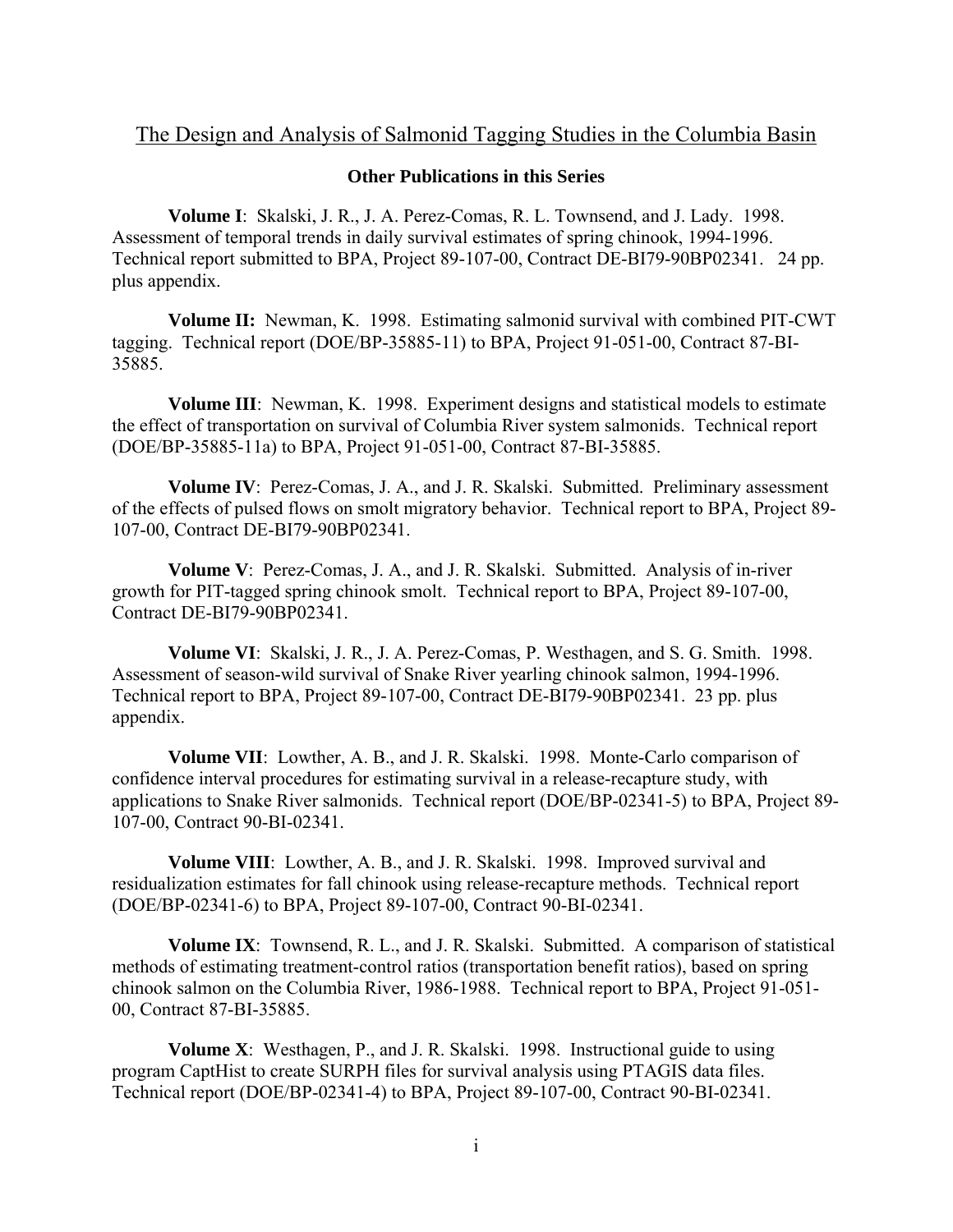**Volume XI**: Skalski, J. R., R. L. Townsend, A. E. Giorgi, and J. R. Stevenson. Submitted. Recommendations on the design and analysis of radiotelemetry studies of salmonid smolts to estimate survival and passage efficiencies. Technical report to BPA, Project 89-107- 00, Contract DE-BI79-90BP02341. 33 pp.

**Volume XII**: Ryding, K. E., and J. R. Skalski. 1999. A multinomial model for estimating ocean survival from salmonid coded wire-tag data. Technical report (DOE/BP-91572-3) to BPA, Project 91-051-00, Contract 96-BI-91572.

**Volume XIII**: Perez-Comas, J. A., and J. R. Skalski. 2000. Appraisal of system-wide survival estimation of Snake River yearling chinook salmon using PIT-tags recovered from Caspian tern and double-crested cormorant breeding colonies on Rice Island. Technical report to BPA, Project No. 8910700, Contract DE-BI79-90BP02341.

**Volume XIV**: Perez-Comas, J. A., and J. R. Skalski. 2000. Appraisal of the relationship between tag detection efficiency at Bonneville Dam and the precision in estuarine and marine survival estimates of returning pit-tagged chinook salmon. Technical report to BPA, Project No. 8910700, Contract DE-BI79-90BP02341.

**Volume XV**: Perez-Comas, J. A., and J. R. Skalski. 2000. Appraisal of the relationship between tag detection efficiency at Bonneville Dam and the precision in-river survival estimates of returning PIT-tagged chinook salmon. Technical report to BPA, Project No. 8910700, Contract DE-BI79-90BP02341.

**Volume XVI**: Skalski, J. R., and J. A. Perez-Comas. 2000. Alternative designs for future adult PIT-tag detection studies. Technical report to BPA, Project No. 8910700, Contract DEBI79-90BP02341.

**Volume XVII**: Burgess, C. A., and J. R. Skalski. 2001. Effects of ocean covariates and release timing on first ocean-year survival of fall Chinook salmon from Oregon and Washington coastal hatcheries. Technical report to BPA, Project No. 199105100, Contract 1996BI91572.

**Volume XVIII**: Burgess, C. A., T. J. Miller, and J. R. Skalski. 2003. Precision and accuracy of the transportation-to-inriver (T/I) ratio estimator of survival benefits to juvenile salmonids transported around the Columbia River Basin dams. Technical report to BPA, Project No. 19910500, Contract 00013690.

**Volume XIX**: Buchanan, R. A., and J. R. Skalski. 2006. Analysis of fall Chinook salmon PIT-tag data: Estimating transportation effects. Technical report to BPA, Project No. 198910700, Contract 00012494.

**Volume XX**: J. R. Skalski. 2006. Evaluation and recommendations on alternative hydroacoustic array deployments for the mouth of the Columbia River to provide estimates of salmonid smolt survival and movements. Technical report to BPA, Project No. 198910700, Contract 00012494.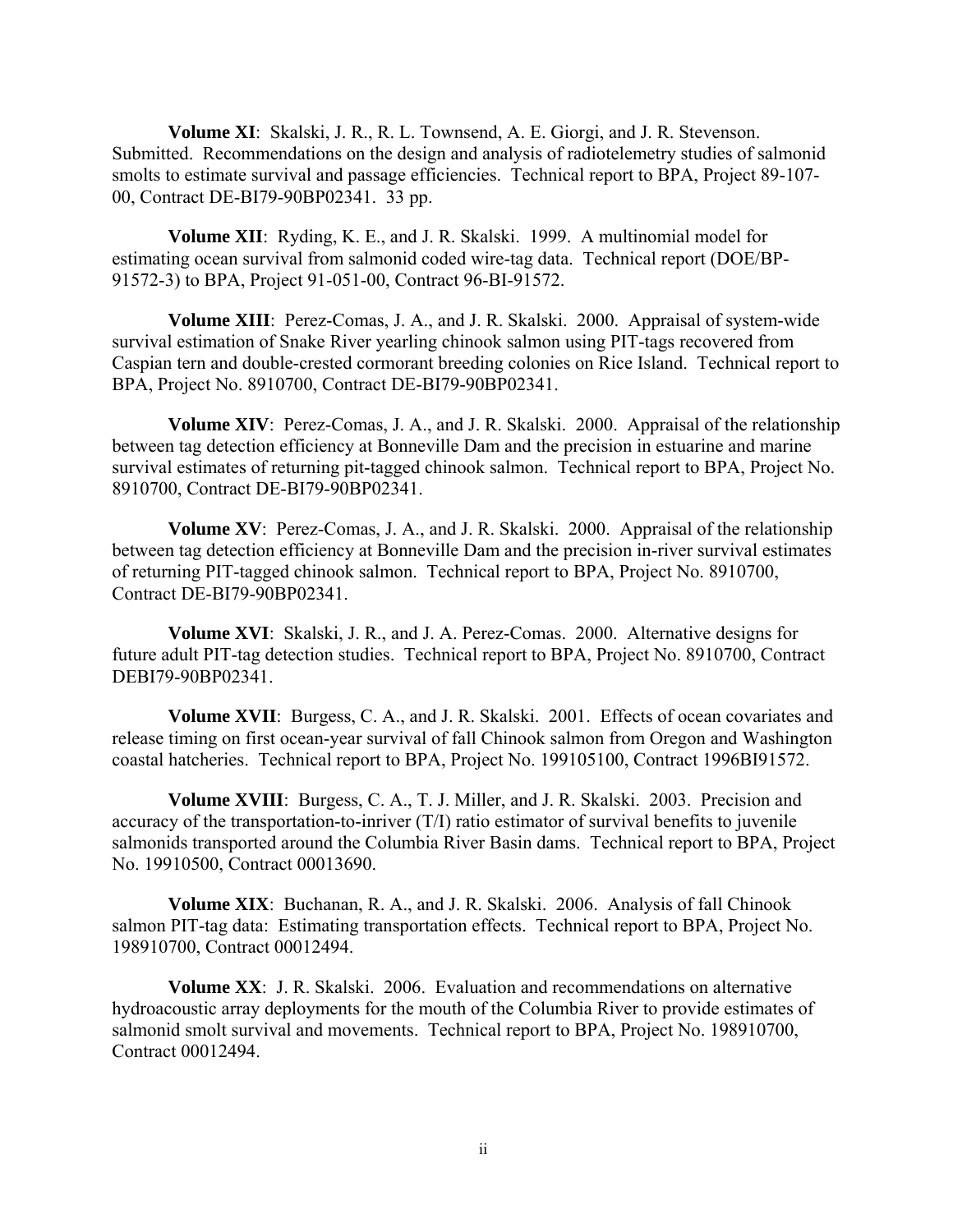**Volume XXI**: J. R. Skalski and J. Griswold. 2006. A summary of methods for conducting salmonid fry mark-recapture studies for estimating survival in tributaries. Technical report to BPA, Project No. 198910700, Contract 00012494.

**Volume XXII**: R. W. Perry and J. R. Skalski. 2008. Evaluating wetland restoration projects in the Columbia River Estuary using hydroacoustic telemetry arrays to estimate movement, survival, and residence times of juvenile salmonids. Technical report to BPA, Project No. 198910700, Contract 00012494.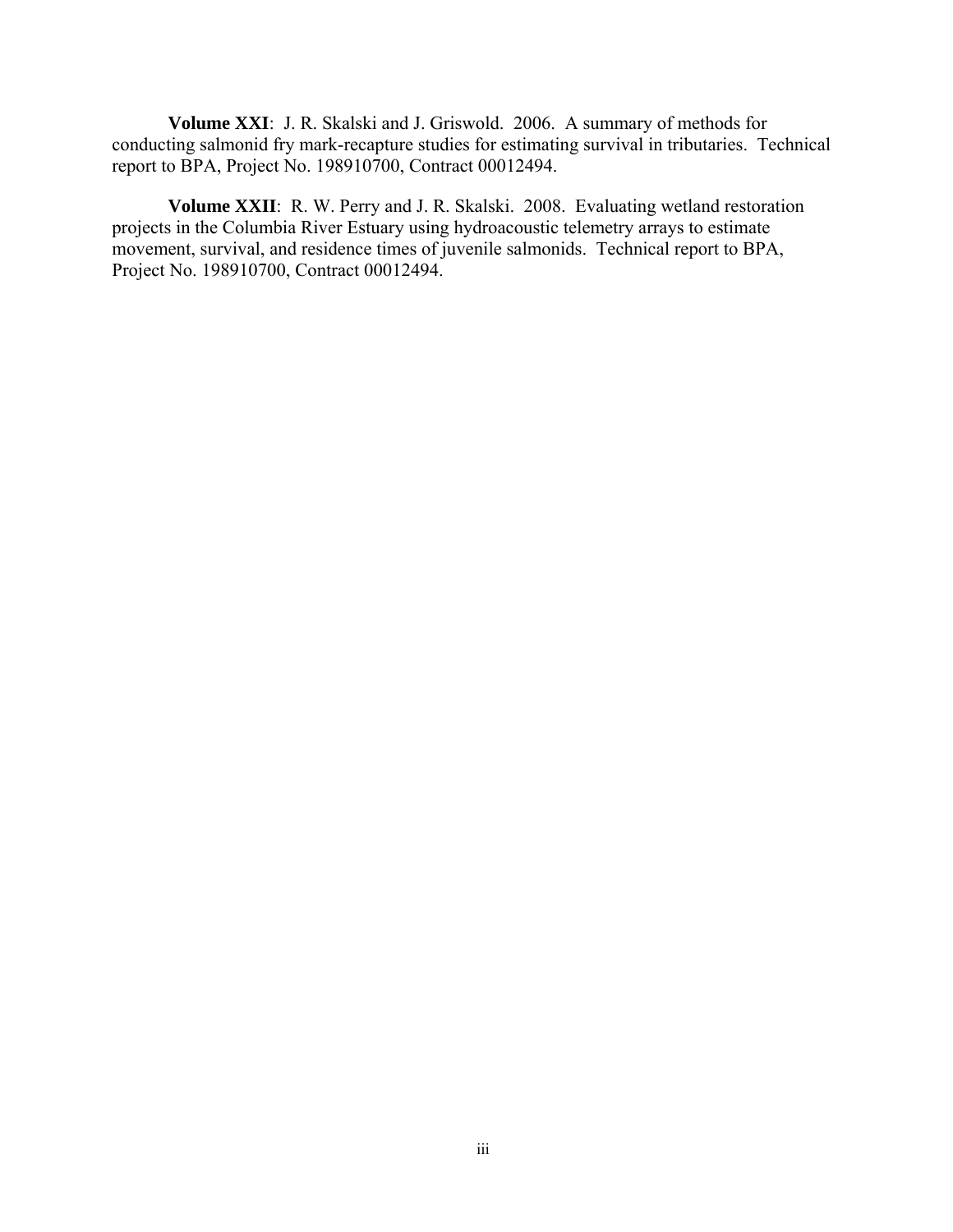#### **Other Publications Related to this Series**

 Other related publications, reports and papers available through the professional literature or from the Bonneville Power Administration (BPA) Public Information Center - CKPS-1, P.O. Box 3621, Portland, OR 97208.

Hedgepeth, J. B., G. E. Johnson, J. R. Skalski, and J. Burczynski. 2002. Active fish sonar (AFTS) for assessing fish behavior. Acta Acoustic United with Acustica 88:739-742.

Skalski, J. R., R. Townsend, J. Lady, A. E. Giorgi, and J. R. Stevenson. 2002. Estimating route-specific passage and survival probabilities at a hydroelectric project from smolt radiotelemetry studies. Canadian Journal of Fisheries and Aquatic Sciences 59: 1385-139.

Skalski, J. R., J. Lady, R. Townsend, A. E. Giorgi, J. R. Stevenson, C. M. Peven, and R. D. McDonald. 2001. Estimating inriver survival of migrating salmonid smolts using radiotelemetry. Canadian Journal of Fisheries and Aquatic Sciences 58:1987-1997.

Lowther, A. B., and J. R. Skalski. 1998. A multinomial likelihood model for estimating survival probabilities and overwintering for fall chinook salmon using release-recapture methods. Journal of Agricultural, Biological, and Environmental Statistics 3: 223- 236.

Skalski, J. R. 1998. Estimating season-wide survival rates of outmigrating salmon smolt in the Snake River, Washington. Canadian Journal of Fisheries and Aquatic Sciences 55: 761- 769.

Skalski, J. R., and J. A. Perez-Comas. 1998. Using PIT-tag recapture probabilities to estimate project-wide fish efficiency and spill effectiveness at Lower Granite Dam. School of Fisheries, University of Washington. Report prepared for U.S. Army Corps of Engineers, Contract No. DACW68-96-C0018, Walla Walla District, 201 North Third Street, Walla Walla, WA 99362-9265, 67 pp.

Skalski, J. R., and J. A. Perez-Comas. 1998. Using steelhead and chinook salmon PITtag recapture probabilities to estimate FGE and SE at Lower Granite Dam. School of Fisheries, University of Washington. Report prepared for U.S. Army Corps of Engineers, Contract No. DACW68-96-C0018, Walla Walla District, 201 North Third Street, Walla Walla, WA 99362- 9265, 44 pp.

Skalski, J. R., S. G. Smith, R. N. Iwamoto, J. G. Williams, and A. Hoffmann. 1998. Use of PIT-tags to estimate survival of migrating juvenile salmonids in the Snake and Columbia Rivers. Canadian Journal of Fisheries and Aquatic Sciences 55:1484-1493.

Newman, K. 1997. Bayesian averaging of generalized linear models for passive integrated tag recoveries from salmonids in the Snake River. North American Journal of Fisheries Management 17: 362-377.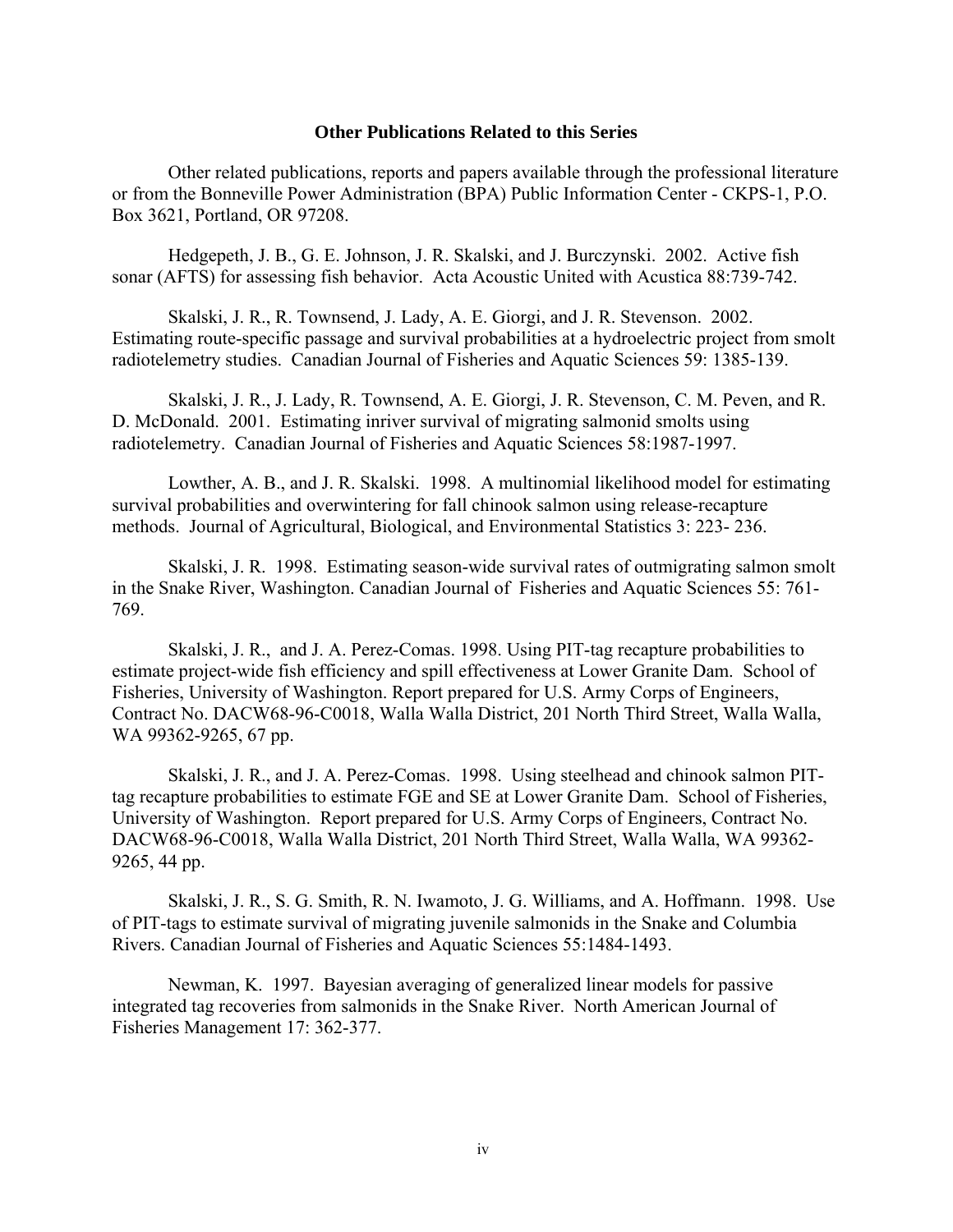Mathur, D., P. G. Heisey, E. T. Euston, and J. R. Skalski. 1996. Turbine passage survival estimates for chinook salmon smolt (*Oncorhynchus tshawytscha*) at a large dam on the Columbia River. Canadian Journal of Fisheries and Aquatic Sciences 53:542-549.

Skalski, J. R. 1996. Regression of abundance estimates from mark-recapture surveys against environmental variables. Canadian Journal of Fisheries and Aquatic Sciences 53: 196- 204.

Skalski, J. R., R. L. Townsend, R. F. Donnelly, and R. W. Hilborn. 1996. The relationship between survival of Columbia River fall chinook salmon and inriver environmental factors: Analysis of historic data for juvenile and adult salmonid production. Final report, Phase II. Technical Report (DOE/BP-35885-10) to BPA, Project 91-051-00, Contract 90-BI-02341.

Smith, S. G., J. R. Skalski, J. R., J. W. Schlechte, A. Hoffmann, and V. Cassen. 1996. Introduction to SURPH.1 analysis of release-recapture data for survival studies. Technical report DOE/BP-02341-3) to BPA, Project 89-107-00, Contract 90-BI-02341.

Newman, K. 1995. Adult salmonid PIT-tag returns to Columbia River's Lower Granite Dam. Technical report (DOE/BP-35885-5) to BPA, Project 91-051-00, Contract 87-BI-35885.

Smith, S. G., J. R. Skalski, J. R., J. W. Schlechte, A. Hoffmann, and V. Cassen. 1994. SURPH.1 Manual: Statistical survival analysis of fish and wildlife tagging studies. Technical report (DOE/BP-02341-2) to BPA, Project 89-107-00, Contract 90-BI-02341.

Dauble, D. D., J. R. Skalski, A. Hoffmann, and A. E. Giorgi. 1993. Evaluation and application of statistical methods for estimating smolt survival. Technical report (DOE/BP-62611-1) to BPA, Project 86-118-00, Contract 90-AI-62611; Project 89-107-00, Contract 90-BI-02341; and Project 91-051-00, Contract 87-BI-35885.

Skalski, J. R., A. Hoffmann, and S. G. Smith. 1993. Development of survival relationships using concomitant variables measured from individual smolt implanted with PITtags. Annual report 1990-1991 (DOE/BP-02341-1) to BPA, Project 89-107-00, Contract 90-BI-02341.

Skalski, J. R., and A. E. Giorgi. 1993. Juvenile passage program: A plan for estimating smolt travel time and survival in the Snake and Columbia rivers. Technical report (DOE/BP-35885-3) to BPA, Project 91-051-00, Contract 87-BI-35885.

Smith, S. G., J. R. Skalski, and A. E. Giorgi. 1993. Statistical evaluation of travel time estimation based on data from freeze-branded chinook salmon on the Snake River, 1982-1990. Technical report (DOE/BP-35885-4) to BPA, Project 91-051-00, Contract 87-BI-35885.

Giorgi, A. E. 1990. Mortality of yearling chinook salmon prior to arrival at Lower Granite Dam on the Snake River. Technical report (DOE/BP-16570-1) to BPA, Project 91-051- 00, Contract 87-BI-35885.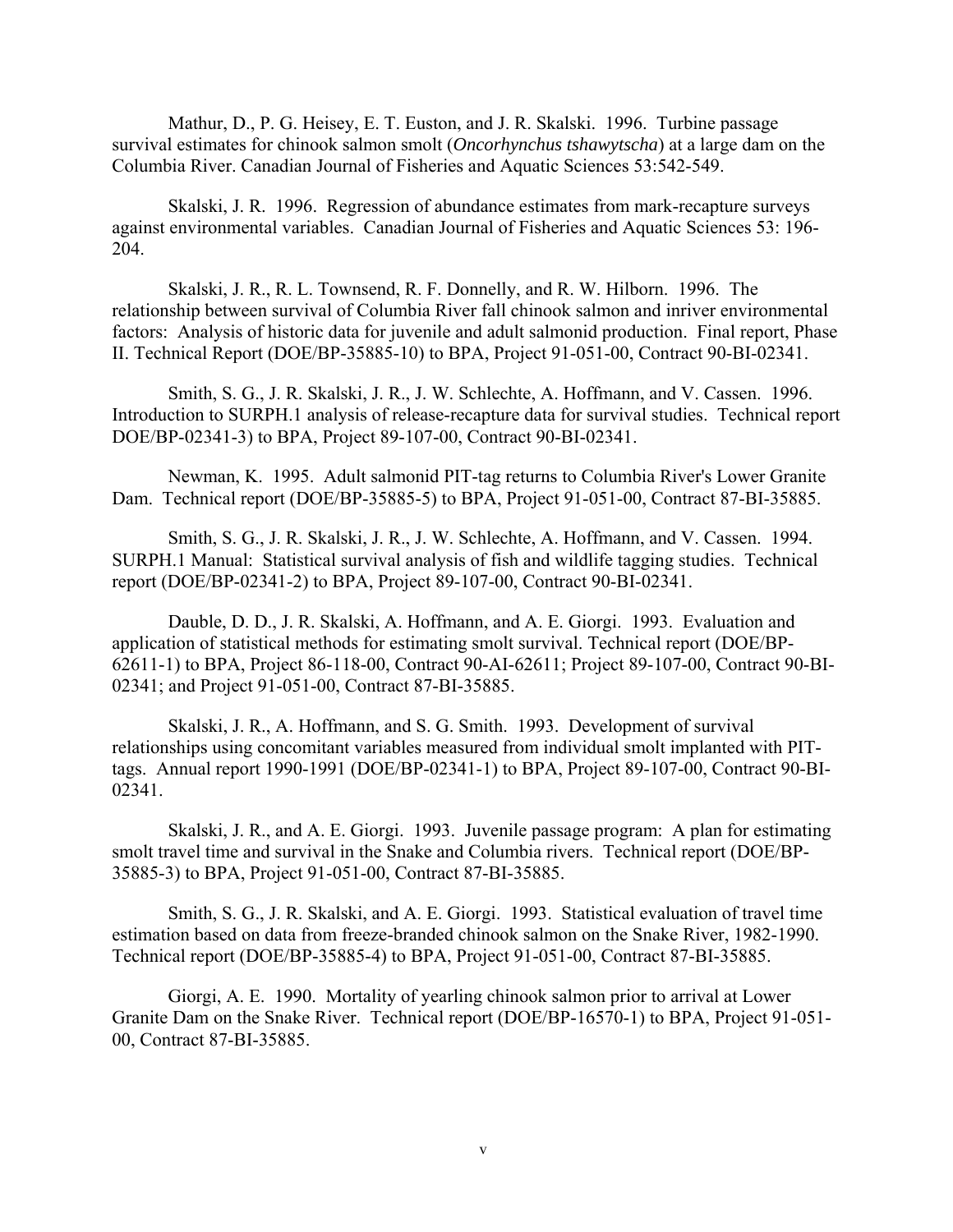### **Preface**

<span id="page-6-0"></span> Project 1989-107-00 was initiated to develop the statistical theory, methods, and statistical software to design and analyze PIT-tag survival studies. This project developed the initial study designs for the NOAA Fisheries/University of Washington (UW) Snake River survival studies of 1993−present. This project continues to respond to the changing needs of the scientific community in the Pacific Northwest as they face new challenges to extract life-history data from an increasing variety of fish-tagging studies. The project's mission is to help assure tagging studies are designed and analyzed from the onset to extract the best available information using state-of-the-art statistical methods. In so doing, investigators can focus on the management implications of their findings without being distracted by concerns of whether the study's design and analyses are correct.

 All studies in the current series, the Design and Analysis of Tagging Studies in the Columbia Basin, were conducted to help maximize the amount of information that can be obtained from fish tagging studies for the purposes of monitoring fish survival and related demographic parameters throughout its life cycle. Volume XXIII of this series investigates the statistical independence of replicated telemetry arrays used to estimate survival from releaserecapture study designs. It is critical to ensure independence of replicated telemetry arrays *before* conducting a field study because lack of independence will cause bias in parameter estimates.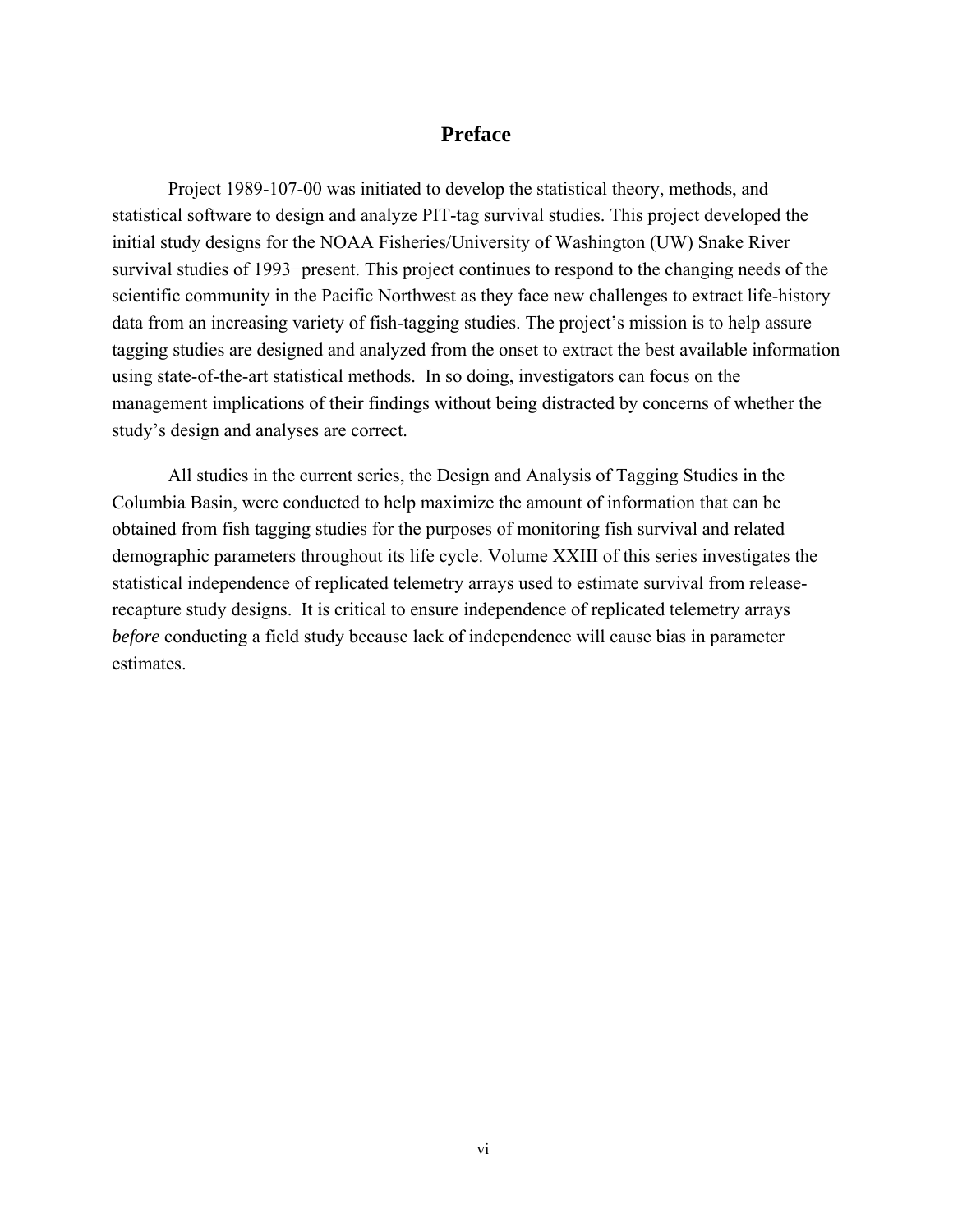### **Abstract**

<span id="page-7-0"></span> Mark-recapture studies in the Columbia basin often use closely spaced replicated telemetry arrays to estimate the probability of detecting transmitters. Using this approach, detection probabilities are estimated with the Lincoln-Petersen single mark-recapture model. The primary assumption of this model is that telemetry arrays are statistically independent, but often it is unclear how to assess the independence of telemetry arrays. In this report, we define and assess statistical independence of four different array configurations where each configuration consists of a different pair of detection zones. We found that the minimum criterion for ensuring independence among telemetry arrays is to implement one array with a detection zone that encompasses the entire fish passage zone through a volume of water (we assumed the fish passage zone consisted of the entire water column). Given this criterion is satisfied, the replicate arrays will be independent even when the second array does not completely encompass the entire water column. Arrays were not independent under scenarios where neither array encompassed the entire water column. Lack of independence introduced bias into estimates of detection probabilities, and the bias was either positive or negative depending on the nature of the array configuration. We found that the magnitude of bias may be substantial under realistic array configurations and show how bias in detection probabilities can introduce bias into biological parameters such as survival probabilities. When lack of independence between arrays has occurred in a field study, it is difficult to remove the bias or even estimate its magnitude. Thus, *prior to* conducting a study it is critical to design replicate arrays to achieve independence and to map detection zones to ensure independence.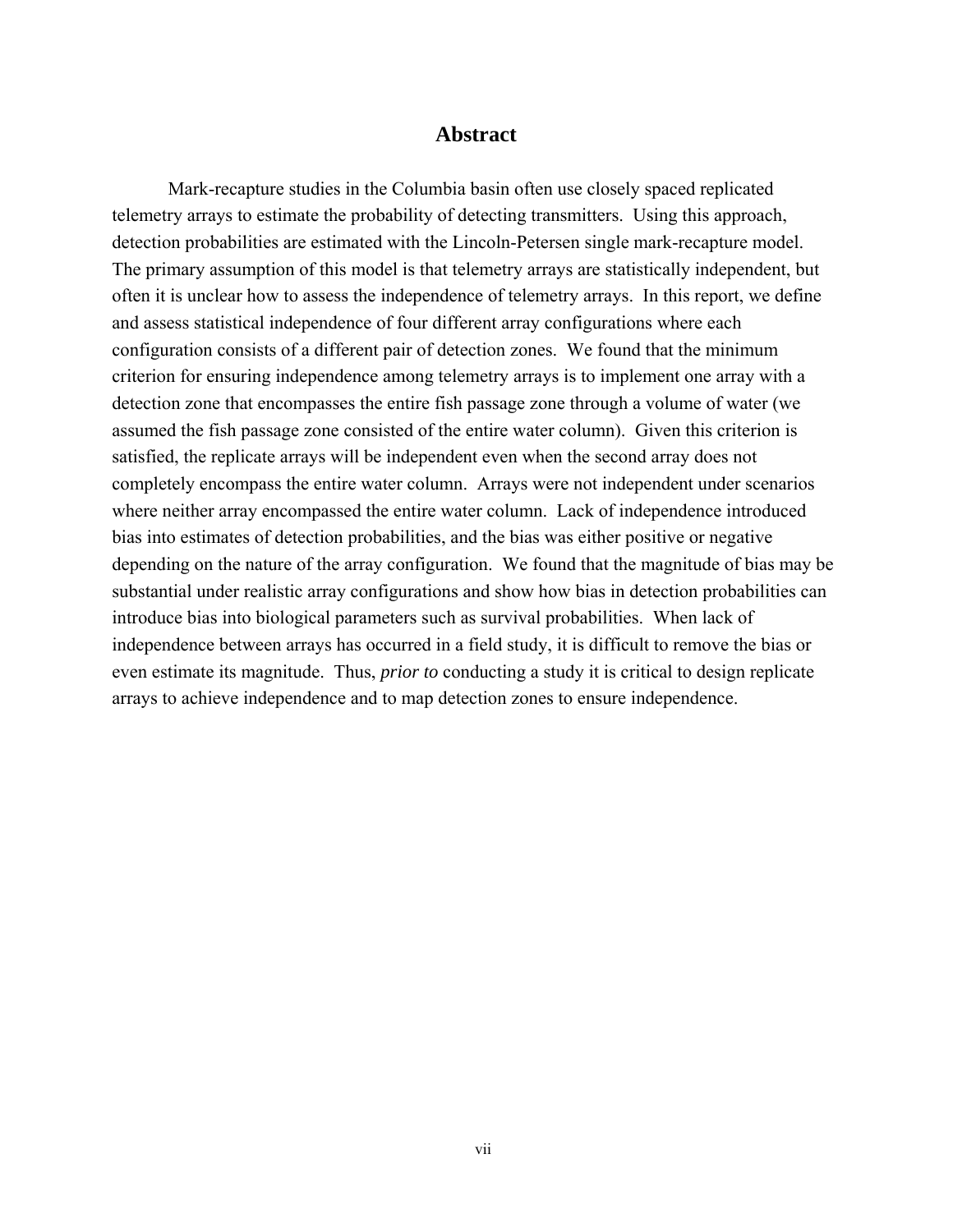### **Executive Summary**

<span id="page-8-0"></span> Mark-recapture studies in the Columbia basin often use closely spaced replicated telemetry arrays to estimate the probability of detecting transmitters. Using this approach, detection probabilities are estimated with the Lincoln-Petersen single mark-recapture model. The primary assumption of this model is that telemetry arrays are statistically independent, but often it is unclear how to assess the independence of telemetry arrays. In this report, we define and assess statistical independence of four different array configurations where each configuration consists of a different pair of detection zones. We found that the minimum criterion for ensuring independence among telemetry arrays is to implement one array with a detection zone that encompasses the entire fish passage zone through a volume of water (we assumed the fish passage zone consisted of the entire water column). Given this criterion is satisfied, the arrays will be independent even when the second array does not completely encompass the entire water column. Arrays were not independent under scenarios where neither array encompassed the entire water column. Lack of independence introduced bias into estimates of detection probabilities, and the bias was either positive or negative depending on the nature of the array configuration. We found that the magnitude of bias may be substantial under realistic array configurations and show how bias in detection probabilities can introduce bias into biological parameters such as survival probabilities. When lack of independence between arrays has occurred in a field study, it is difficult to remove the bias or even estimate its magnitude. Thus, *prior to* conducting a study it is critical to design replicate arrays to achieve independence and to map detection zones to ensure independence.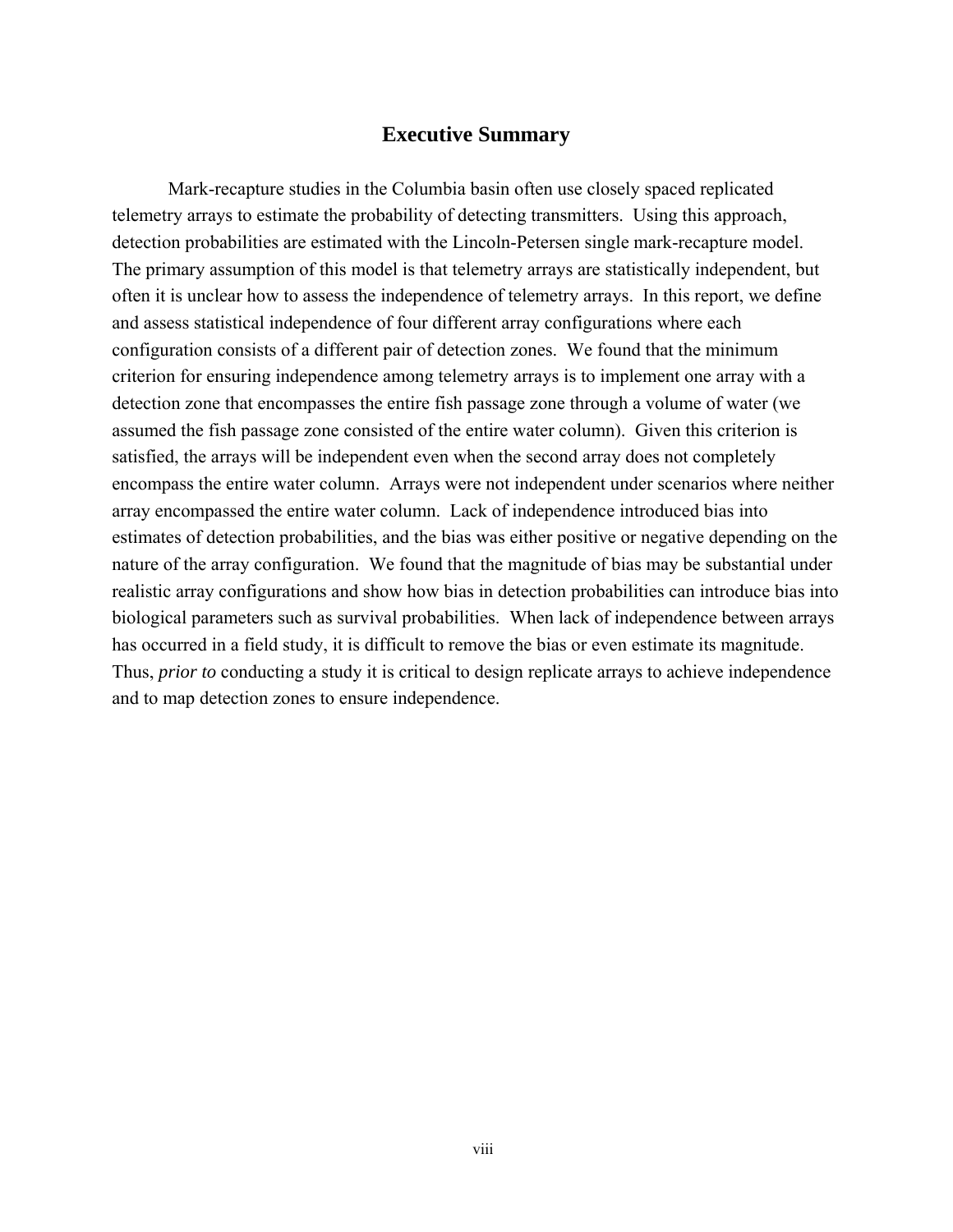# **Table of Contents**

<span id="page-9-0"></span>

| Preface  |  |
|----------|--|
| Abstract |  |
|          |  |
|          |  |
|          |  |
|          |  |
|          |  |
|          |  |
|          |  |
|          |  |
|          |  |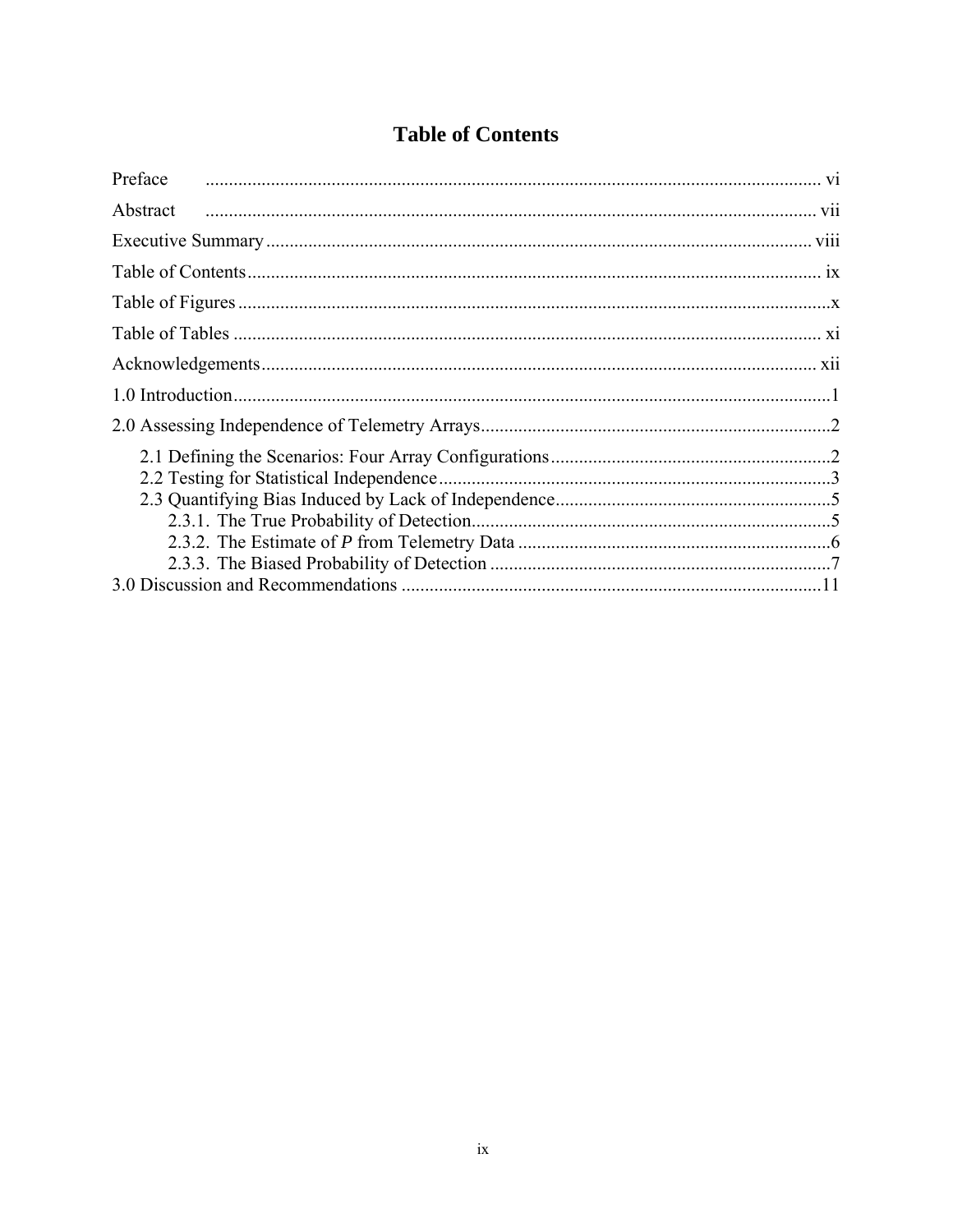# **Table of Figures**

<span id="page-10-0"></span>

| Figure 2.1. Vertical detection zones of two replicated arrays under four scenarios3                                                                                                                                                                                         |             |
|-----------------------------------------------------------------------------------------------------------------------------------------------------------------------------------------------------------------------------------------------------------------------------|-------------|
| <b>Figure 2.2.</b> Location of detection zones (a), true and Lincoln-Petersen (L-P) estimates of $P$<br>(b), and bias in Lincoln-Petersen estimates (c) under Scenarios 3 and 4 (left and<br>right column) as a function of the size of the detection gap of each telemetry |             |
|                                                                                                                                                                                                                                                                             | $\sqrt{10}$ |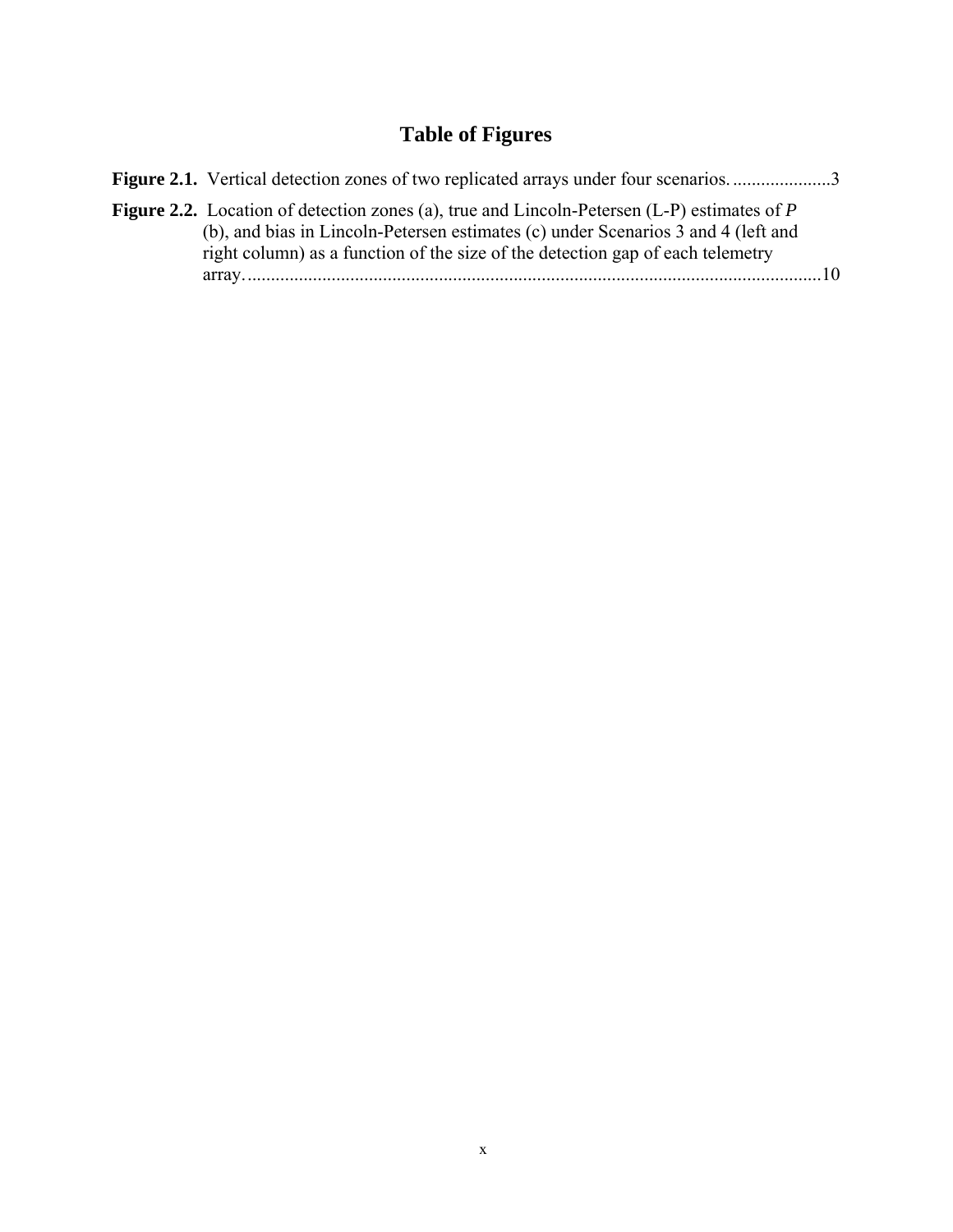# **Table of Tables**

<span id="page-11-0"></span>

| Table 2.1. Probability of occurrence for each detection history when independence between                                                                                |  |
|--------------------------------------------------------------------------------------------------------------------------------------------------------------------------|--|
| <b>Table 2.2.</b> Probability of occurrence for each detection history of the Lincoln-Petersen                                                                           |  |
| <b>Table 2.3.</b> Input parameter values based on the scenarios defined in Fig. 2.1 for calculating                                                                      |  |
| <b>Table 2.4.</b> True values of detection probabilities compared to those estimated under the<br>Lincoln-Petersen model for the scenarios defined in Fig. 2.1 and input |  |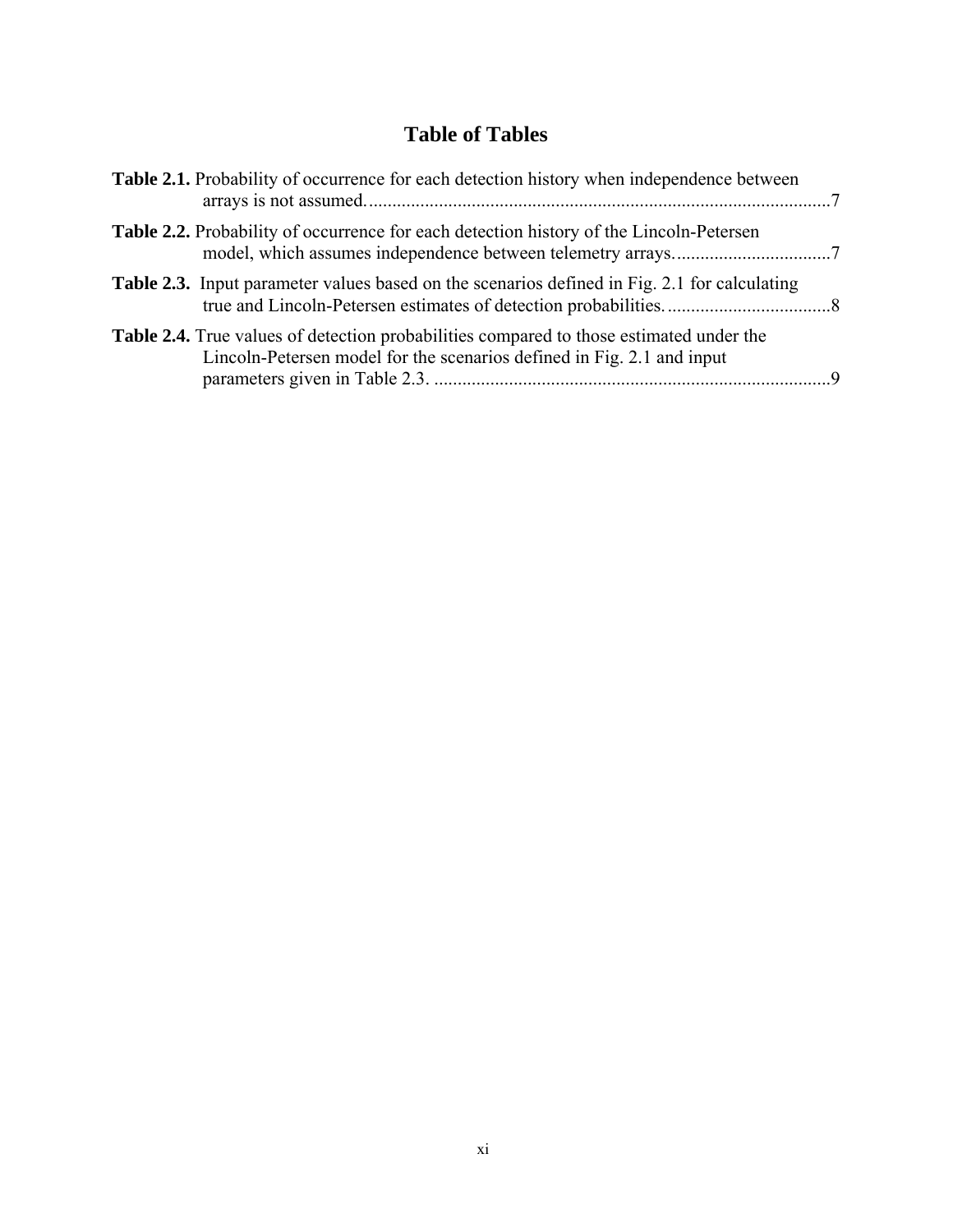# **Acknowledgements**

<span id="page-12-0"></span> Funding for this work came from the Pacific Northwest region's electrical ratepayers through the Columbia River Fish and Wildlife Program administered by the Bonneville Power Administration through Project No. 1989-107-00.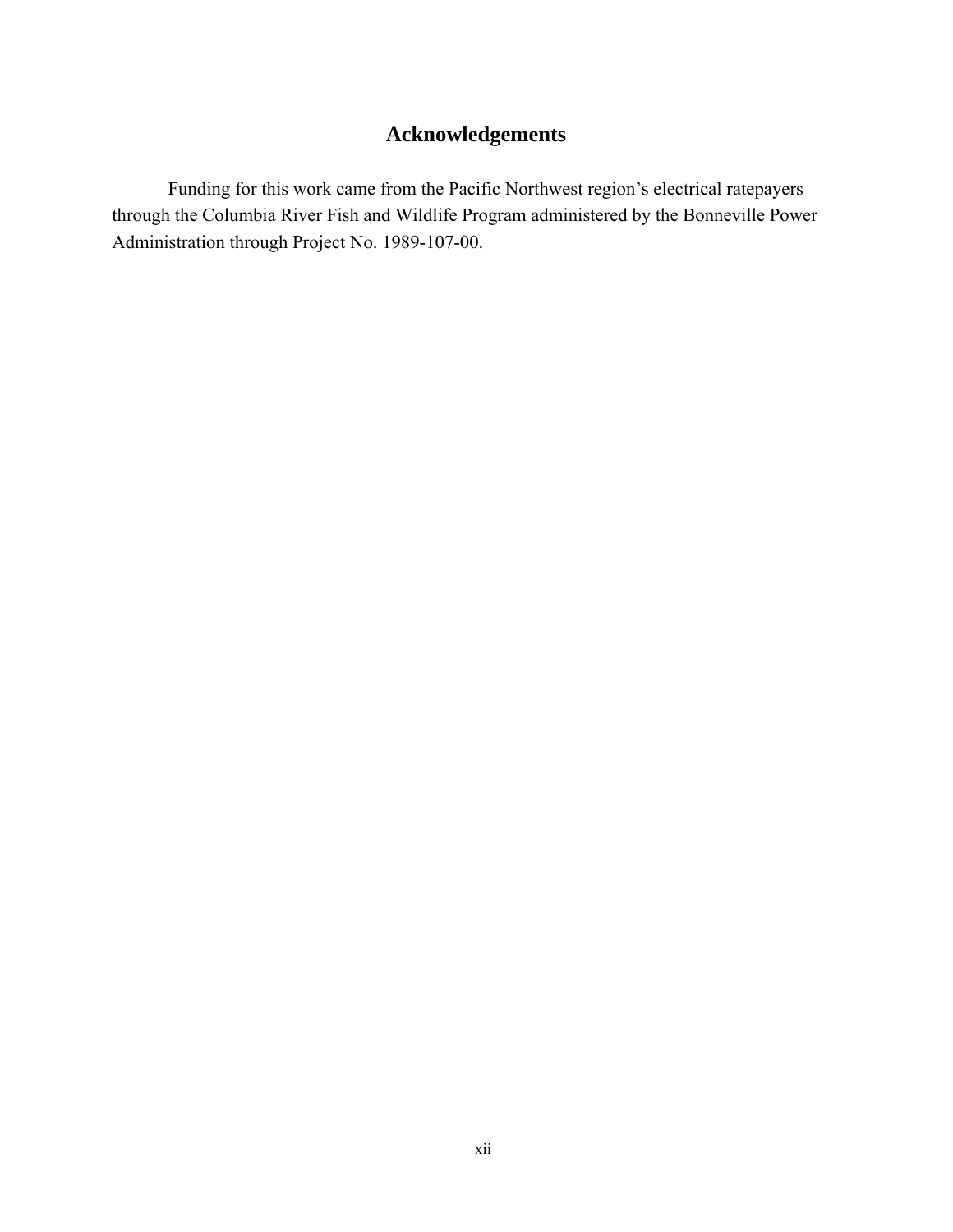### <span id="page-13-0"></span>**1.0 Introduction**

 Detection probabilities of telemetry arrays are integral parameters of mark-recapture models, allowing separation of the sampling process from the survival process. All markrecapture models assume that individual telemetry arrays are independent from one another. Failure of this assumption could lead to bias in detection probabilities, which in turn will introduce bias into the biological parameters of interest. Therefore, it is critical to understand how lack of independence may be introduced into a mark-recapture study and to design array configurations that ensure independence among arrays.

 For CJS-type models (Cormack-Jolly-Seber), telemetry arrays are often separated by tens of kilometers, but are still subject to the assumption of independence. For example, if fish do not mix throughout the water column and individuals remain vertically or horizontally stratified as they move through the series of telemetry arrays, then incomplete coverage of the water column by telemetry arrays could introduce lack of independence among the arrays. Detection probabilities are also estimated using closely spaced  $(< 2 \text{ km})$  replicate telemetry arrays. This approach uses the Lincoln-Petersen single mark-recapture model to estimate detection probabilities, and this model is typically incorporated as an auxiliary likelihood into a CJS-type model. For example, use of this auxiliary likelihood is requisite in the route-specific survival model in order to estimate route-specific detection probabilities at a hydroelectric project. Since fish are more likely to remain at constant depth or distance from shore as they migrate through closely spaced replicate arrays, ensuring independence between replicate arrays is critical to avoid bias in parameter estimates.

 It is often unclear just what "independence" means (e.g. physical independence of electrical components versus statistical independence) and how lack of independence may introduce bias into estimates of detection probabilities. To better understand the direction and magnitude of bias due to non-independent telemetry arrays, we investigated how the spatial configuration of telemetry arrays affects their statistical independence. Our goals were to (1) clearly define statistical independence of telemetry arrays, (2) describe by example how array configuration may introduce lack of independence between arrays, (3) quantify detection probabilities for both independent and dependent arrays, and (4) model the magnitude of bias introduced when the assumption of independence is violated.

 To assess independence, we examined detection probabilities estimated from closely spaced replicate arrays with the Lincoln-Petersen model because fish are less likely to mix over the short distance between the replicate arrays. However, our findings also extend to widely spaced arrays commonly used in CJS-type models. This analysis has practical application as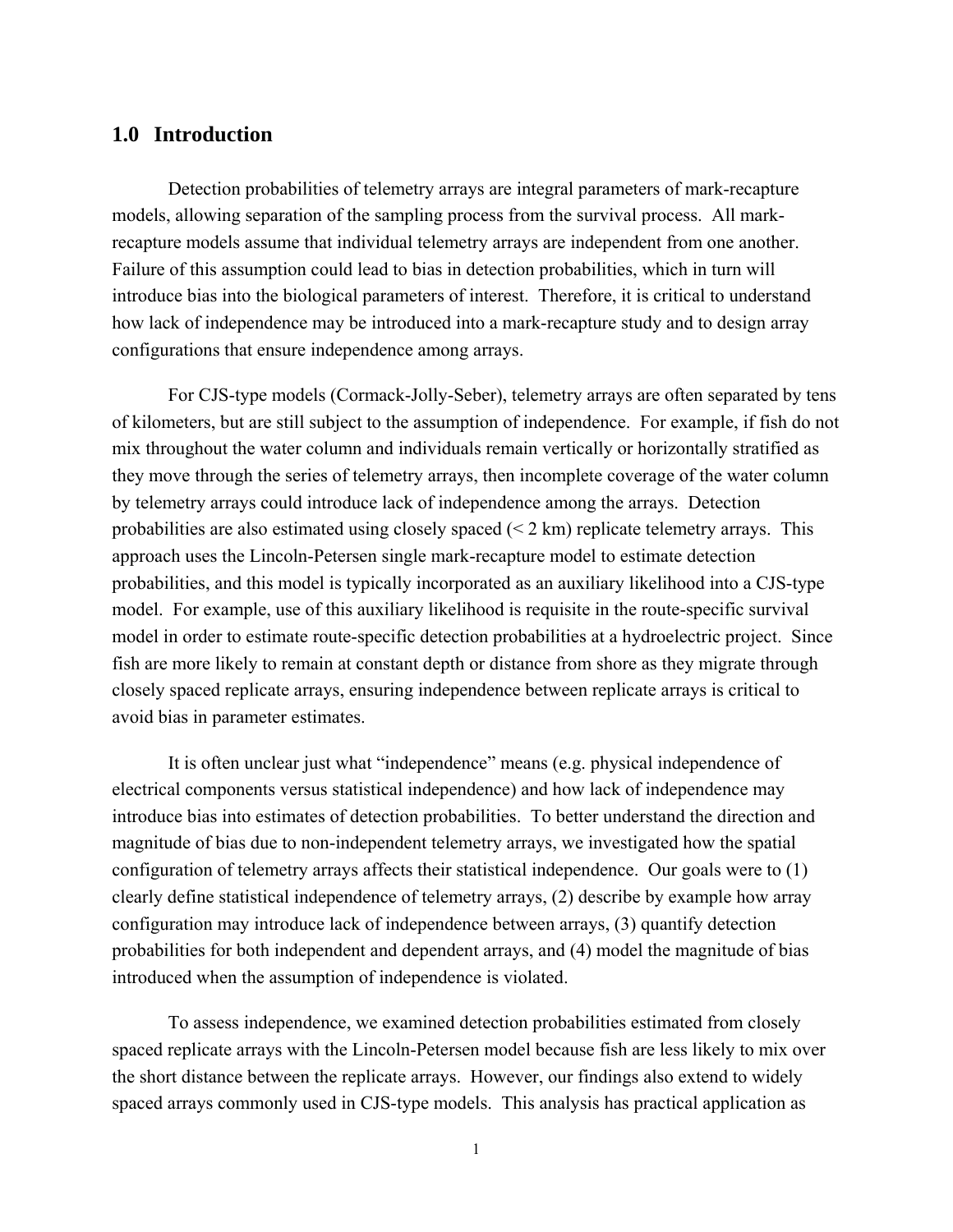<span id="page-14-0"></span>researchers are often confronted with technical and logistical difficulties that limit the range of alternative array configurations. Further, once lack of independence in introduced and the study conducted, there is little recourse for removing the bias or even estimating its magnitude. Careful design *a priori* is therefore critical to ensure the assumption of independence is satisfied. Our hope is that this report assists researchers during the design phase of a study and aids in implementation of telemetry arrays that fulfill the assumption of independence.

## **2.0 Assessing Independence of Telemetry Arrays**

 To assess independence of replicate telemetry arrays, we used four possible scenarios of array configurations and subjected these scenarios to formal tests of statistical independence. First the scenarios are described and formal tests of independence defined. Next, to understand how independence or lack thereof affects estimates of detection probability, we calculate the true detection probability under each scenario and also the biased estimate of detection probability that results from applying the Lincoln-Petersen model to data from non-independent arrays. Last, for each scenario where arrays are not independent, we examine the magnitude of bias over a range of array configurations.

### **2.1 Defining the Scenarios: Four Array Configurations**

 We investigated four scenarios, each having a different spatial configuration of detection zones, to understand how array configuration affects statistical independence of the arrays (Fig. 2.1). Detection zones are defined as the area within which a transmitter has a non-zero probability of detection, and beyond which there is zero probability of detection. Specifically, we examined detection zones for each array where

- 1) both detection zones encompassed the entire water column,
- 2) one detection zone covered the entire water column, but the other array had a detection "gap" where fish in the upper 30% of the water column had a zero probability of being detected,
- 3) both arrays had a detection gap, but one gap occurred at the surface and the other occurred at the bottom, and
- 4) both arrays had a detection gap at the surface.

These scenarios consider only the vertical dimension, but the configurations in Fig. 2.1 may also be envisioned as a plan view of a river channel where detection gaps occur at either the left or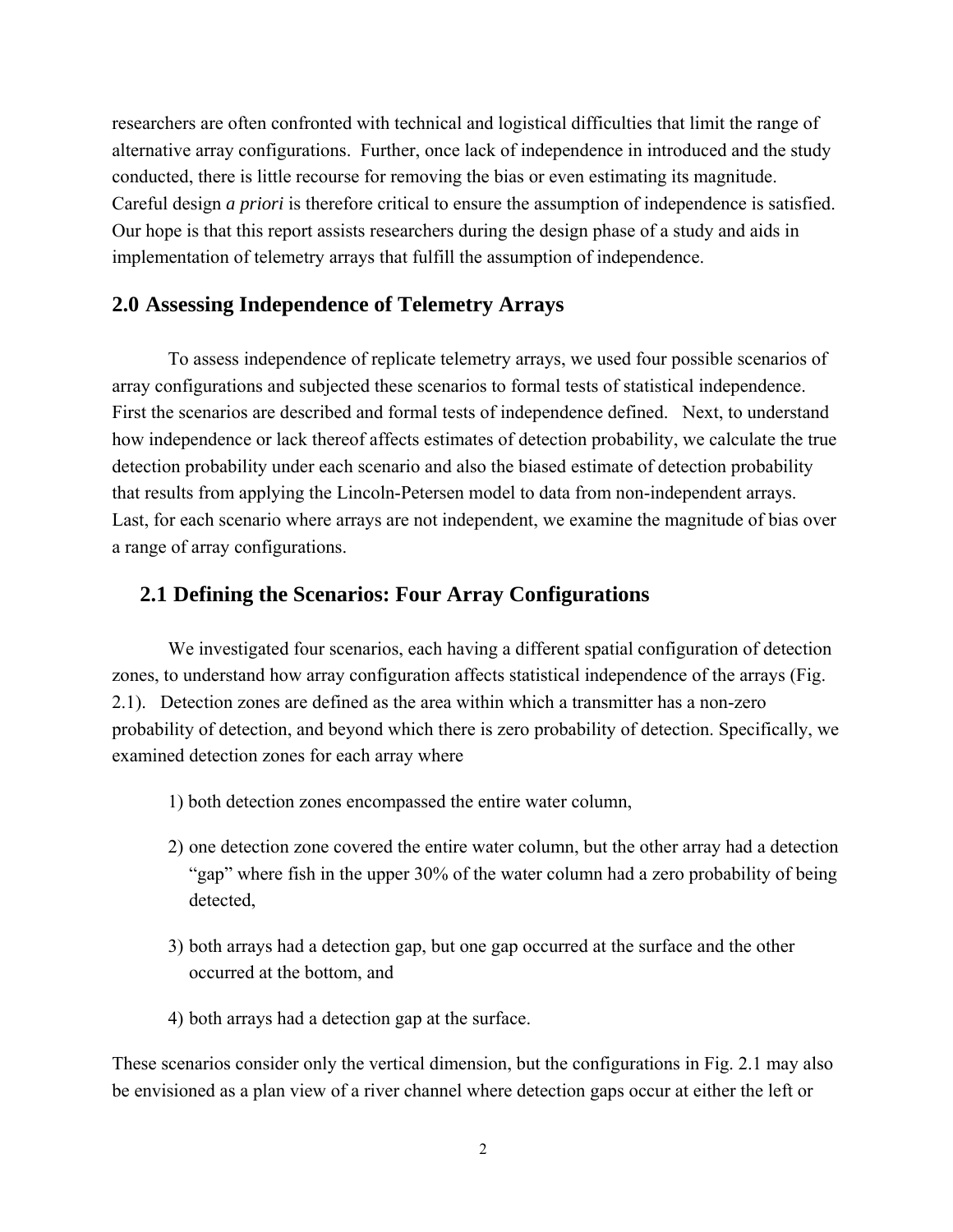<span id="page-15-0"></span>right river banks. Thus, the analysis applies to the spatial configuration of telemetry arrays as viewed from any spatial dimension.



**Figure 2.1.** Vertical detection zones of two replicated arrays under four scenarios.

 We made a number of assumptions to simplify interpretation and modeling of the four scenarios. First, by restricting attention to only the vertical (*z*) dimension of water column, we assumed that the detection zone completely encompassed the *x*, *y*, and *t* dimensions. We also assumed the probability of detection was distributed uniformly within each detection zone, and outside of the detection zone of each array the probability of detection was zero. Third, we considered relative depth from 0 (surface) to 1 (bottom) and assumed fish to be uniformly distributed from surface to bottom. This assumption greatly simplifies defining the probability of a fish passing through the detection zone. For example, if the detection zone encompasses 70% of water column and fish are uniformly distributed, then there is a 70% probability of a fish passing through the detection zone. Last, we assumed fish remained at a constant depth when passing through both arrays.

### **2.2 Testing for Statistical Independence**

 Informally, two events are statistically independent if the occurrence of one event does not affect the probability of occurrence the other event. Since detection zones do not encompass the entire water column under Scenarios 2, 3, and 4, we have four events to consider:

Event  $A_1$  – a fish passes through the detection zone of array 1.

Event  $A_2$  – a fish passes through the detection zone of array 2.

Event  $D_1$  – a fish is detected by array 1.

Event  $D_2$  – a fish is detected by array 2.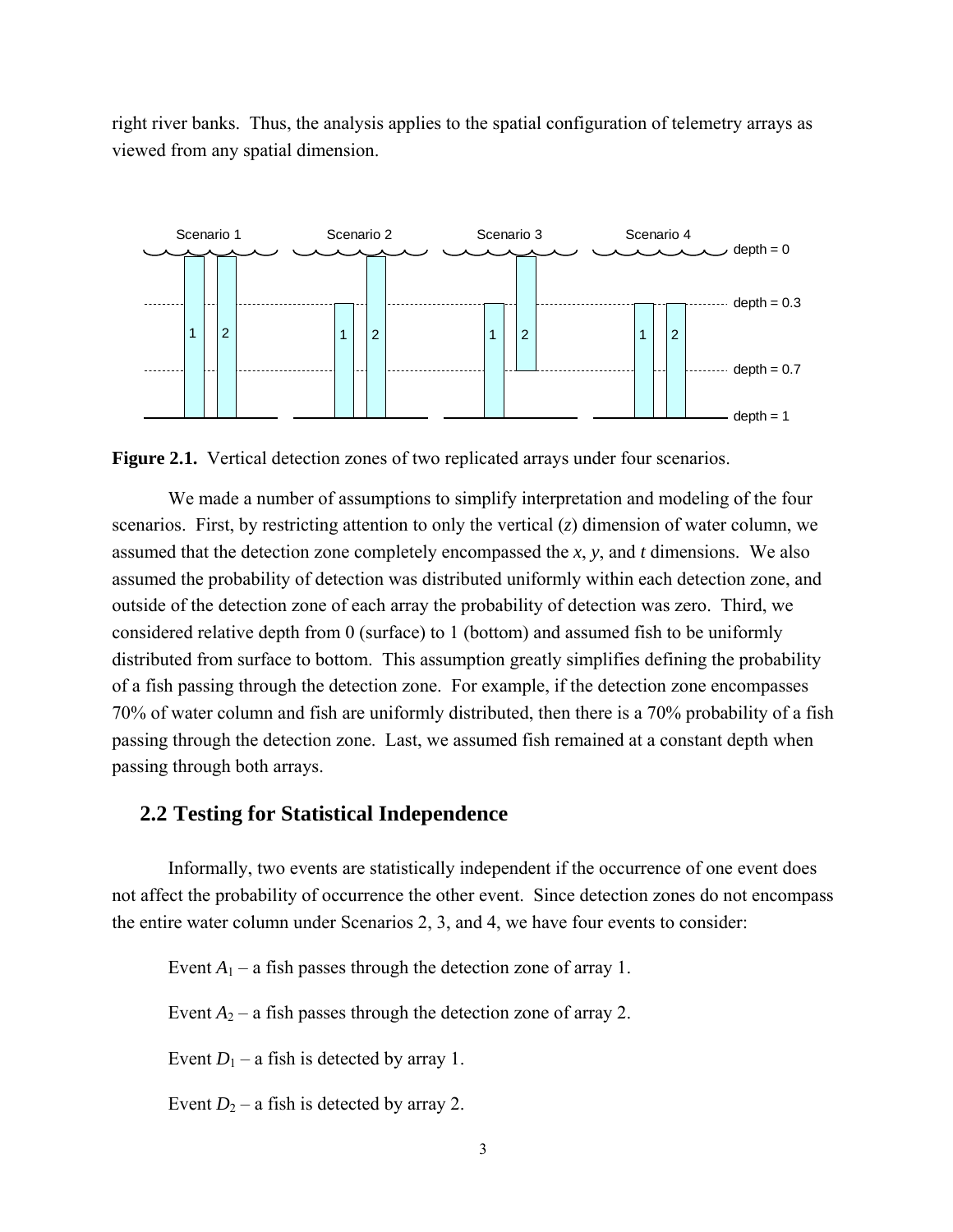However, to test whether the arrays are independent, we need only consider events  $A_1$  and  $A_2$ . A formal test of statistical independence of these events is

$$
Pr(A_1 \cap A_2) = Pr(A_1)Pr(A_2)
$$
\n(1)

where  $Pr(A_1 \cap A_2)$  is the probability of a fish passing through the detection zone of both arrays and  $Pr(A_1)$  and  $Pr(A_2)$  is the probability of passing through the detection zone of each array. Thus, if  $Pr(A_1 \cap A_2) \neq Pr(A_1)Pr(A_2)$ , then the telemetry arrays are not independent. Given known detection zones and event probabilities, we can subject each scenario to these formal definitions to determine the independence of the arrays.

 For scenario 1, we should expect the arrays to be independent since both detection arrays encompass the entire water column. Thus, the probability of fish passing through either detection zone is  $1 (Pr(A_1) = Pr(A_2) = 1)$ . Since the overlap of the two detection zones encompasses the entire water column,  $Pr(A_1 \cap A_2) = 1$ . Clearly,  $Pr(A_1 \cap A_2) = Pr(A_1)Pr(A_2)$ , and independence is satisfied under Scenario 1.

 For scenario 2, the first detection zone covers 70% of the water column and the second detection zone covers the entire water column, so  $Pr(A_1) = 0.7$  and  $Pr(A_2) = 1$ . From examining Figure 2.1, we can see that the vertical overlap of the two detection zones encompasses 70% of the water column and thus  $Pr(A_1 \cap A_2) = 0.7$ . Again we find  $Pr(A_1 \cap A_2) = Pr(A_1)Pr(A_2)$  and independence is satisfied under Scenario 2.

 Under scenario 3, each detection zone covers 70% of the water column so the probability of a fish passing through the detection zone of each array is 0.7 (i.e.,  $Pr(A_1) = Pr(A_2) = 0.7$ ). The overlap of the two detection zones encompasses 40% of the water column and thus  $Pr(A_1 \cap A_2)$  = 0.4. However, note that  $Pr(A_1)Pr(A_2) = 0.49$  and thus  $Pr(A_1 \cap A_2) \neq Pr(A_1)Pr(A_2)$ . We therefore conclude that the arrays are *not* independent under Scenario 3.

Scenario 4 is similar to scenario 3 in that the probability of fish passing through each array is 0.7, but now the detection zones of both arrays encompass the same area of the water column, and any fish passing through the upper 30% of the water column will not be detected. The overlap of detection zones encompasses 70% of the water column, so  $Pr(A_1 \cap A_2) = 0.7$ . Again we find  $Pr(A_1)Pr(A_2) = 0.49$ , and  $Pr(A_1 \cap A_2) \neq Pr(A_1)Pr(A_2)$ . We find that the arrays are *not* independent under Scenario 4.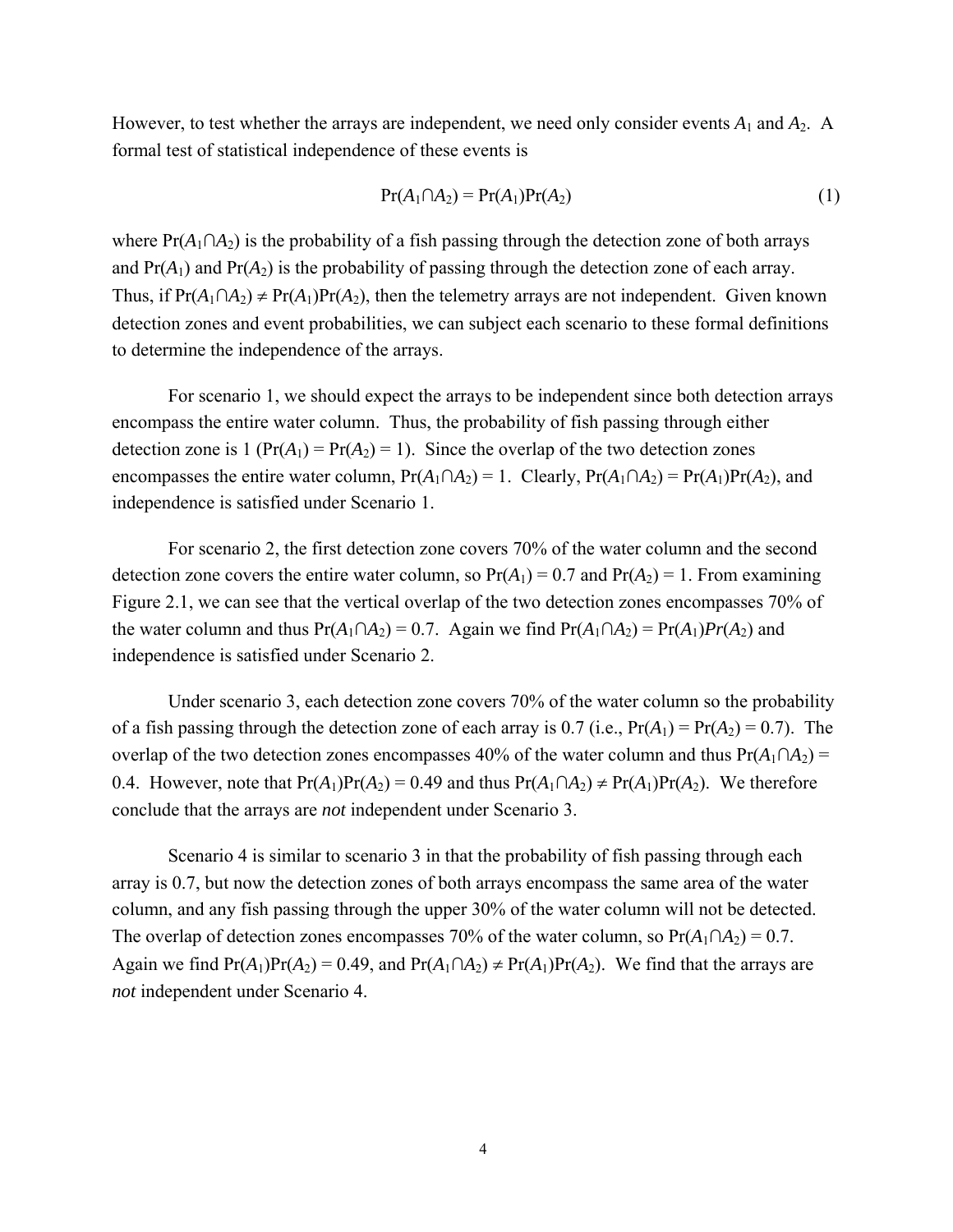### <span id="page-17-0"></span>**2.3 Quantifying Bias Induced by Lack of Independence**

 Having established independence of arrays in each scenario, the next step is to understand how the lack of independence introduces bias into estimates of detection probabilities. To quantify bias, we first define equations for the true detection probability of arrays in each scenario discussed above. These equations define the true model under which frequencies of detection histories will be generated. Next, likelihood models are described to estimate detection probabilities from telemetry data. Given an estimation model (i.e., the Lincoln-Petersen model) and the true model under which detection data is generated, we then examine the magnitude of bias introduced by applying a model that assumes independence to data from arrays that are not independent.

#### **2.3.1. The True Probability of Detection**

 Because detection zones in each scenario cover different fractions of the water column, the overall detection probability of each array is a weighted average of the detection probabilities inside and outside the detection zone with weights equal to the fraction of fish passing inside and outside of the detection zone. Thus, the unconditional probability of detection for telemetry array 1 can be defined in context of the events described above:

$$
P_1 = \Pr(A_1)\Pr(D_1|A_1) + \Pr(A_1^c)\Pr(D_1|A_1^c)
$$
  
=  $\Pr(A_1)\Pr(D_1|A_1)$  (2)

Returning to our definition of the four possible events,  $D_1$  is the event that a fish is detected by array 1, and thus  $Pr(D_1|A_1)$  is the probability of being detected by array 1 given that a fish passes through the detection zone of array 1. Event  $A_i^c$  is the complement of  $A_1$ , which is the event that a fish *does not* pass through the detection zone of array 1. Since the detection probability is zero outside of the detection zone,  $Pr(D_1 | A_1^c) = 0$  and the equation simplifies. The detection probability for array  $2(P_2)$  is defined similarly.

The probability of being detected by both arrays is:

$$
P_{12} = \Pr(A_1 \cap A_2) \Pr(D_1 | A_1) \Pr(D_2 | A_2) \tag{3}
$$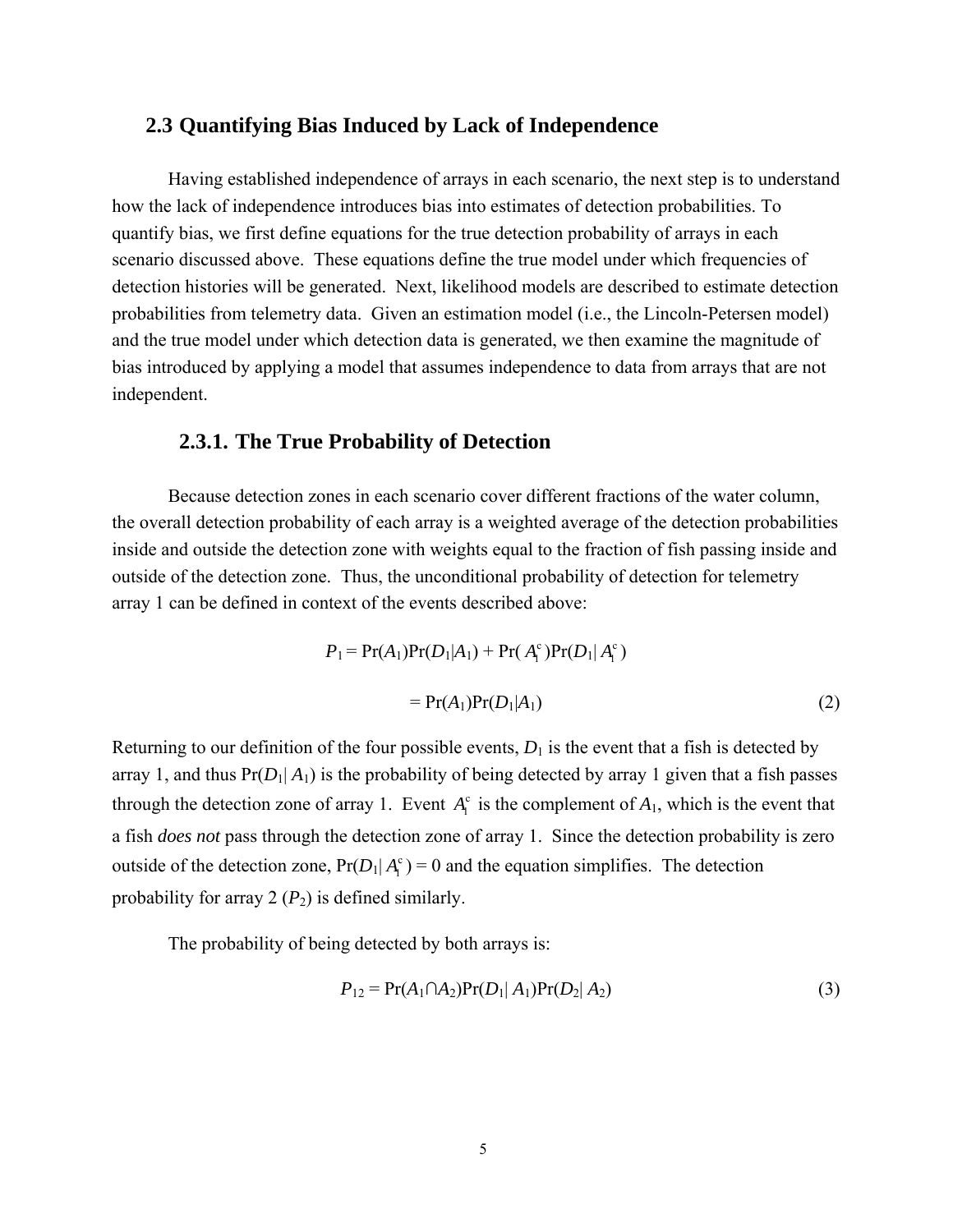<span id="page-18-0"></span>Note that this equation holds for all four scenarios regardless of whether the arrays are independent. The primary parameter of interest in mark-recapture models is the overall detection probability (*P*), which is the probability of being detected by either array 1 or array 2:

$$
P = P_1 + P_2 - P_{12} \tag{4}
$$

## **2.3.2. The Estimate of** *P* **from Telemetry Data**

 In a field study, the goal is to estimate *P* from the observed counts of fish detected by only the first array (detection history "10"), detected by only the second array (detection history "01"), and detected by both arrays (detection history "11"). Without assuming independence between the arrays, the probability of occurrence of each detection history is shown in Table 2.1. Thus, the model in Table 2.1 applies to all four scenarios and represents the true model under which detection histories will be generated. However, a problem arises when attempting to estimate the parameters of this model from telemetry data. The model contains three unique parameters  $(P_1, P_2, \text{ and } P_{12})$  but there are only two minimum sufficient statistics, and therefore only two unique parameters can be estimated from the data. However, if we assume the arrays are independent, then  $P_{12} = P_1 P_2$  (recall the definition of independence in Eq. 1), and the likelihood model in Table 2.1 reduces to the Lincoln-Petersen model (Table 2.2). Note there are only two unique parameters in the Lincoln-Petersen model and both are estimable. This analysis shows how the assumption of independent arrays becomes embodied in the Lincoln-Petersen model.

The maximum likelihood estimators for the Lincoln-Petersen model are

$$
\hat{P}_1 = \frac{n_{11}}{n_{01} + n_{11}}\tag{5}
$$

$$
\hat{P}_2 = \frac{n_{11}}{n_{10} + n_{11}}\tag{6}
$$

where  $n_{11}$  is the number of fish detected by both arrays,  $n_{01}$  is the number of fish detected by the second but not the first array, and  $n_{10}$  is the number of fish detected by the first but not the second array. The overall probability of detection (*P*) is estimated as in Eq. 4, where  $P_{12} = P_1 P_2$ because independence is assumed: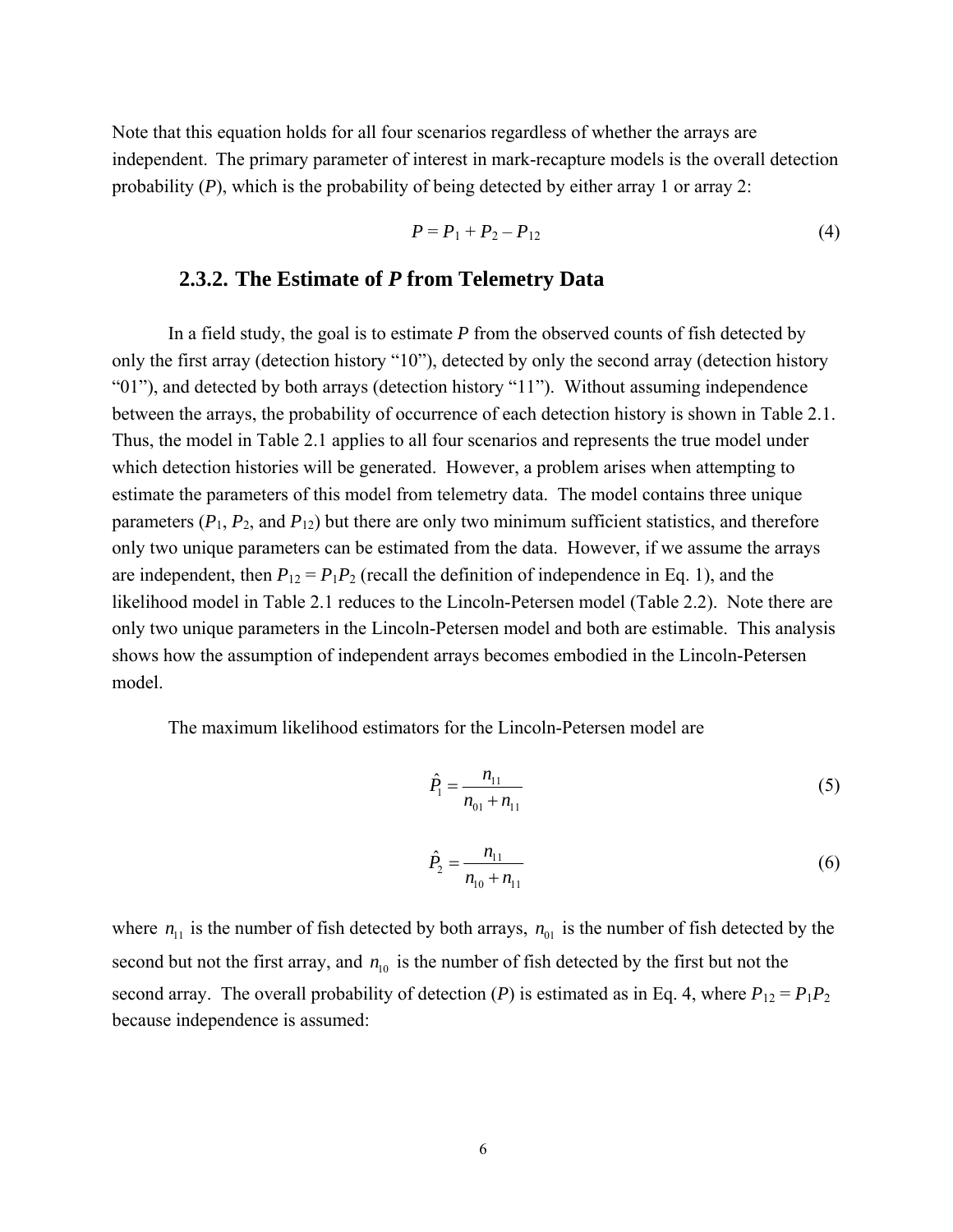<span id="page-19-0"></span>
$$
\hat{P} = \hat{P}_1 + \hat{P}_2 - \hat{P}_1 \hat{P}_2
$$
\n
$$
= \frac{n_{11} (n_{10} + n_{01} + n_{11})}{(n_{01} + n_{11})(n_{10} + n_{11})}
$$
\n(7)

**Table 2.1.** Probability of occurrence for each detection history when independence between arrays is not assumed.

| Detection history | Probability of occurrence       |
|-------------------|---------------------------------|
|                   | $P_{12}/(P_1+P_2-P_{12})$       |
|                   | $(P_1-P_{12})/(P_1+P_2-P_{12})$ |
| -01               | $(P_2-P_{12})/(P_1+P_2-P_{12})$ |

**Table 2.2.** Probability of occurrence for each detection history of the Lincoln-Petersen model, which assumes independence between telemetry arrays.

| Detection history | Probability of occurrence     |
|-------------------|-------------------------------|
|                   | $P_1P_2/(P_1+P_2-P_1P_2)$     |
|                   | $P_1(1-P_2)/(P_1+P_2-P_1P_2)$ |
| -01               | $P_2(1-P_1)/(P_1+P_2-P_1P_2)$ |

## **2.3.3. The Biased Probability of Detection**

 Given the scenarios described above, we can calculate the bias that arises from applying the Lincoln-Petersen model to data from non-independent telemetry arrays. The (possibly) biased estimates are calculated by substituting the probability of occurrence of each detection history in Table 2.1, which does not assume independence, into the Lincoln-Petersen estimators (Eq. 5 and 6), which do assume independence. Here, the detection history probabilities in Table 2.1 are used as the expected *relative* counts of the detection histories in the Lincoln-Petersen estimators. Using this approach, the equations for the detection probabilities reduce to:

$$
\tilde{P}_1 = \frac{P_{12}}{P_2} \tag{8}
$$

$$
\tilde{P}_2 = \frac{P_{12}}{P_1} \tag{9}
$$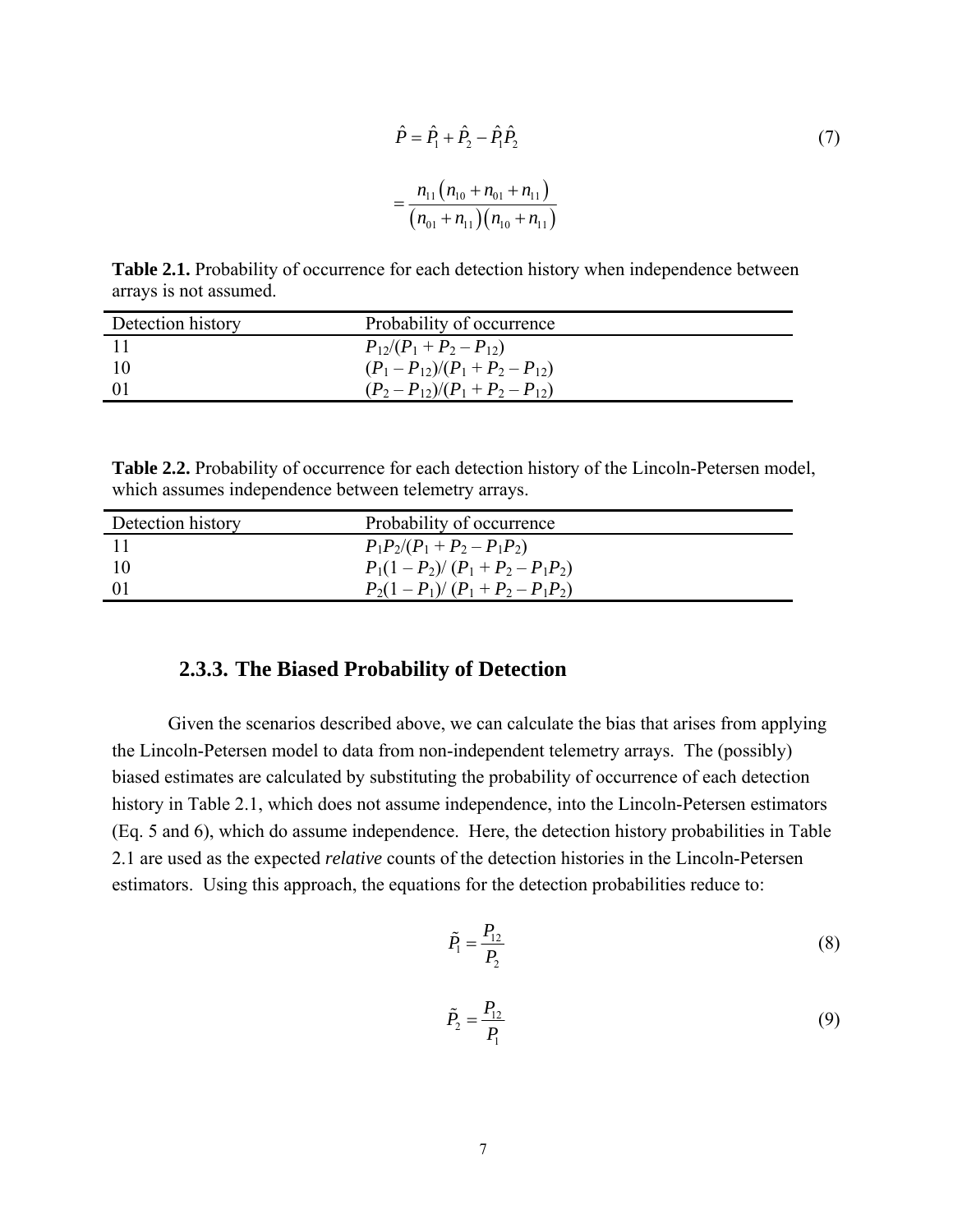<span id="page-20-0"></span>where  $\tilde{P}_1$  and  $\tilde{P}_2$  represent the biased detection probabilities that will result when applying the Lincoln-Petersen model to non-independent arrays. Note that re-arrangement of Eq. 8 and 9 yields  $P_1P_2 = P_{12}$  (the definition of statistical independence in Eq. 1) explicitly showing how independence is couched in the Lincoln-Petersen estimators.

 The true (unbiased) detection probabilities are calculated using Eq. 4–6 with the known event probabilities of each scenario. The right-hand side of Eq. 8 and 9 is calculated using Eq. 4 and 5, and  $\tilde{P}$  is calculated with Eq. 7 substituting  $\tilde{P}_i$  for  $\hat{P}_i$ . Bias is calculated as the Lincoln-Petersen estimates ( $\tilde{P}_1$ ,  $\tilde{P}_2$ , and  $\tilde{P}$ ) minus the true values ( $P_1$ ,  $P_2$ , and  $P$ ). Thus, we should expect bias to be zero under scenarios 1 and 2, but non-zero under scenarios 3 and 4. For all scenarios we used a value of 0.6 for the probability of detection within each detection zone (i.e.,  $Pr(D_1| A_1) = Pr(D_2| A_2) = 0.6$ ; Table 2.3).

**Table 2.3.** Input parameter values based on the scenarios defined in Fig. 2.1 for calculating true and Lincoln-Petersen estimates of detection probabilities.

|                             | Scenario 1 | Scenario 2 | Scenario 3 | Scenario 4 |
|-----------------------------|------------|------------|------------|------------|
| Arrays Independent?         | Yes        | Yes        | No         | No         |
| $Pr(A_1)$                   | 1.000      | 0.700      | 0.700      | 0.700      |
| $Pr(A_2)$                   | 1.000      | 1.000      | 0.700      | 0.700      |
| $Pr(A_1 \cap A_2)$          | 1.000      | 0.700      | 0.400      | 0.700      |
| $Pr(D_1 A_1) = Pr(D_2 A_2)$ | 0.600      | 0.600      | 0.600      | 0.600      |

 As expected, the Lincoln-Petersen model produced unbiased estimates under Scenarios 1 and 2 when the arrays are independent but produced biased estimates under Scenarios 3 and 4 when arrays are not independent (Table 2.4). The Lincoln-Petersen estimator produces negatively biased detection probabilities under Scenario 3, but positively biased detection probabilities under Scenario 4. Furthermore, the magnitude of bias in *P* is quite substantial under both scenarios, highlighting the sensitivity of the Lincoln-Petersen model to violations in the assumption of independence.

 Next, we extended these results to a range of detection zones for scenarios 3 and 4 to understand the magnitude of bias as a function of the size of the detection gap (Fig. 2.2). Under Scenario 3, as the detection gap increases, the Lincoln-Petersen estimate of *P* declines more quickly than the true value of *P*, causing negative bias. Negative bias in the Lincoln-Petersen estimate is less than 5 percentage points when the size of the detection gap of each array is less than 20% of the water column. However, bias increases at an accelerating rate as the detection gap increases above 20%. Under Scenario 4, the Lincoln-Petersen estimate remains constant but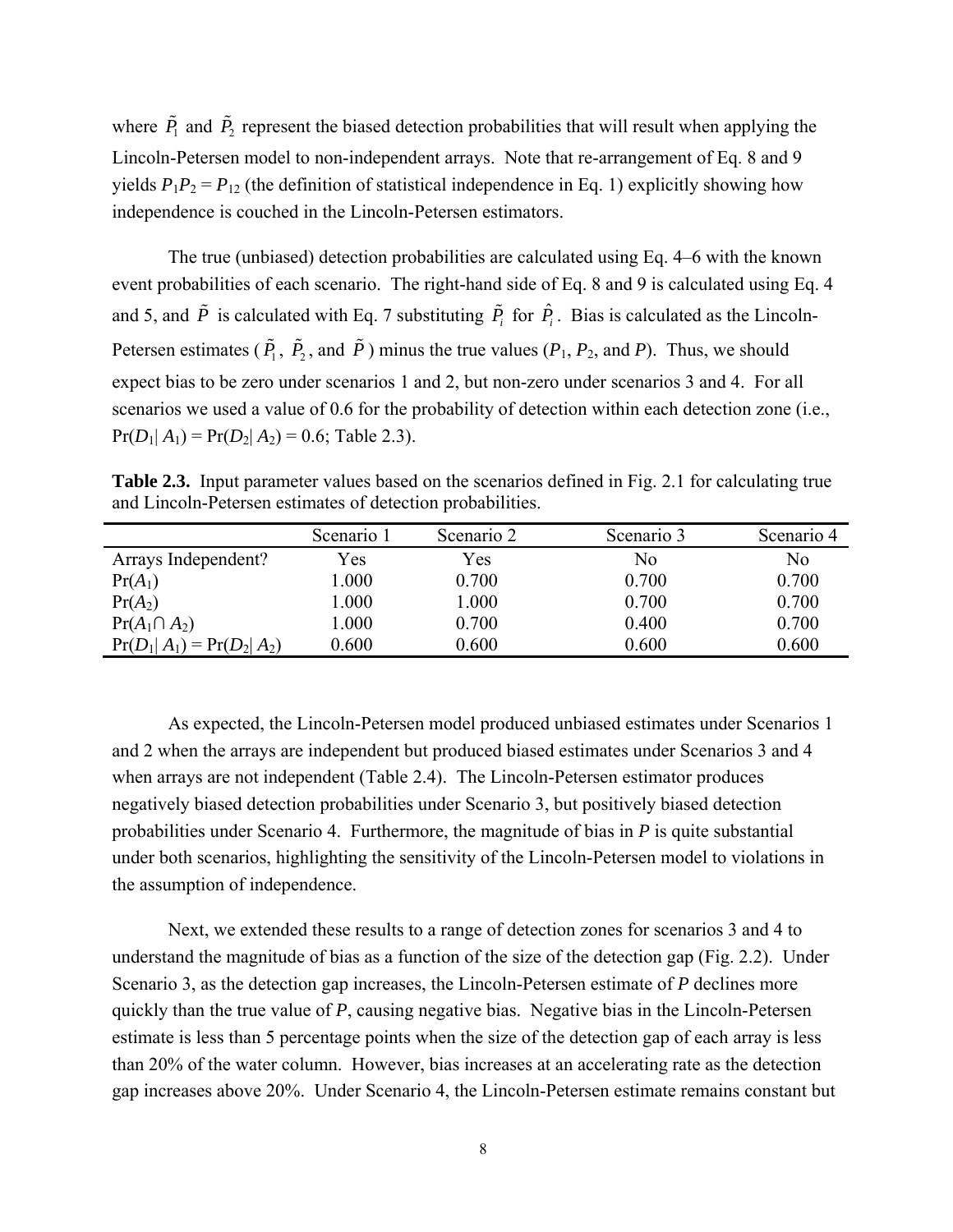<span id="page-21-0"></span>the true value of *P* declines, causing positive bias in the Lincoln-Petersen estimate. Under scenario 4, positive bias is less than 5 percentage points when the size of the detection gap is less than 5% of the water column, but increases linearly with the size of the detection gap.

| Parameter        | True value | Lincoln-Petersen estimate | <b>Bias</b> |  |  |
|------------------|------------|---------------------------|-------------|--|--|
| Scenario 1       |            |                           |             |  |  |
| $P_1$            | 0.600      | 0.600                     | 0.000       |  |  |
| P <sub>2</sub>   | 0.600      | 0.600                     | 0.000       |  |  |
| $\overline{P}$   | 0.840      | 0.840                     | 0.000       |  |  |
| Scenario 2       |            |                           |             |  |  |
| $P_1$            | 0.420      | 0.420                     | 0.000       |  |  |
| P <sub>2</sub>   | 0.600      | 0.600                     | 0.000       |  |  |
| $\boldsymbol{P}$ | 0.768      | 0.768                     | 0.000       |  |  |
| Scenario 3       |            |                           |             |  |  |
| $P_1$            | 0.420      | 0.343                     | $-0.077$    |  |  |
| P <sub>2</sub>   | 0.420      | 0.343                     | $-0.077$    |  |  |
| $\boldsymbol{P}$ | 0.696      | 0.568                     | $-0.128$    |  |  |
| Scenario 4       |            |                           |             |  |  |
| $P_1$            | 0.420      | 0.600                     | 0.180       |  |  |
| P <sub>2</sub>   | 0.420      | 0.600                     | 0.180       |  |  |
| $\boldsymbol{P}$ | 0.588      | 0.840                     | 0.252       |  |  |

**Table 2.4.** True values of detection probabilities compared to those estimated under the Lincoln-Petersen model for the scenarios defined in Fig. 2.1 and input parameters given in Table 2.3.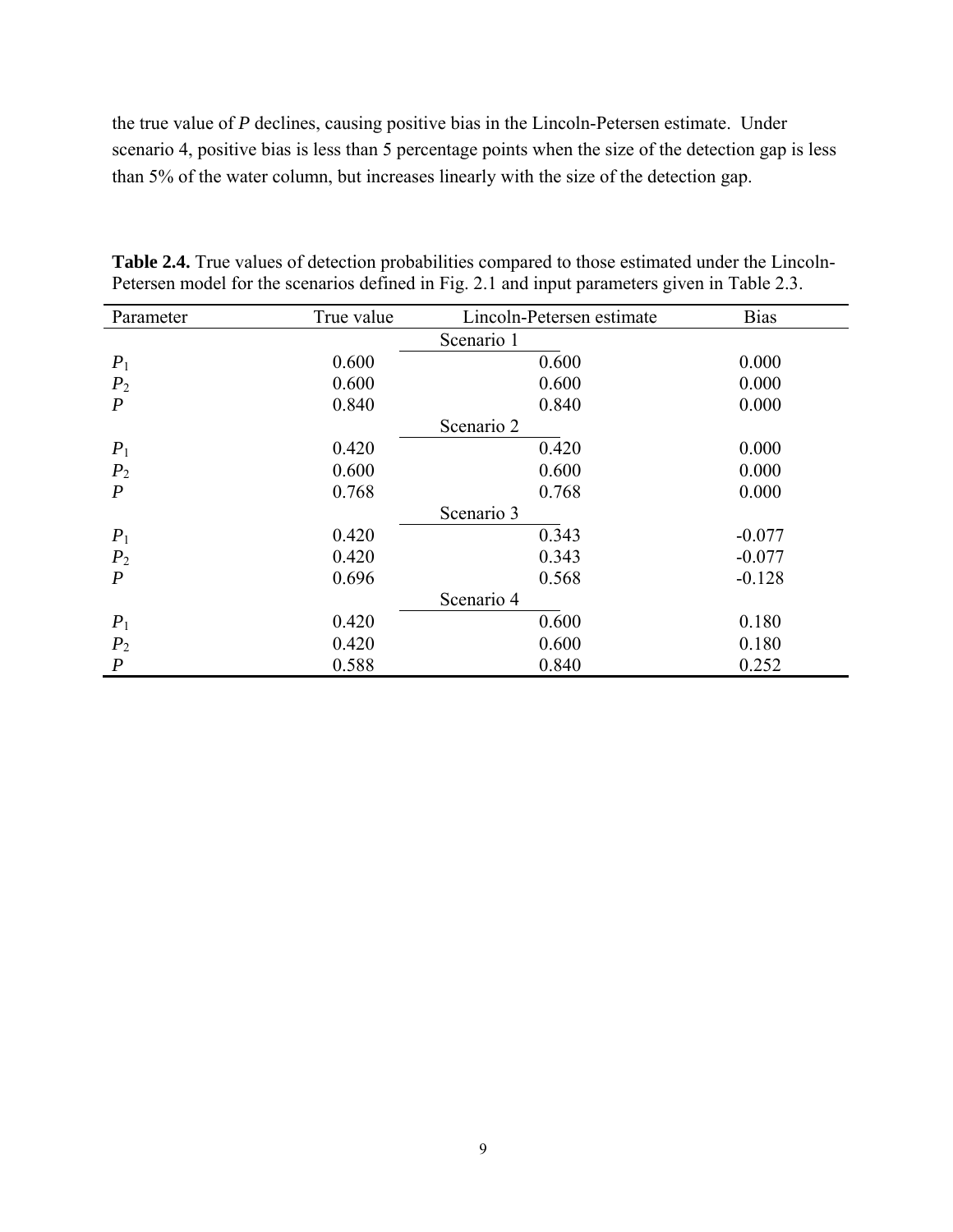<span id="page-22-0"></span>

**Figure 2.2.** Location of detection zones (a), true and Lincoln-Petersen (L-P) estimates of *P* (b), and bias in Lincoln-Petersen estimates (c) under Scenarios 3 and 4 (left and right column) as a function of the size of the detection gap of each telemetry array.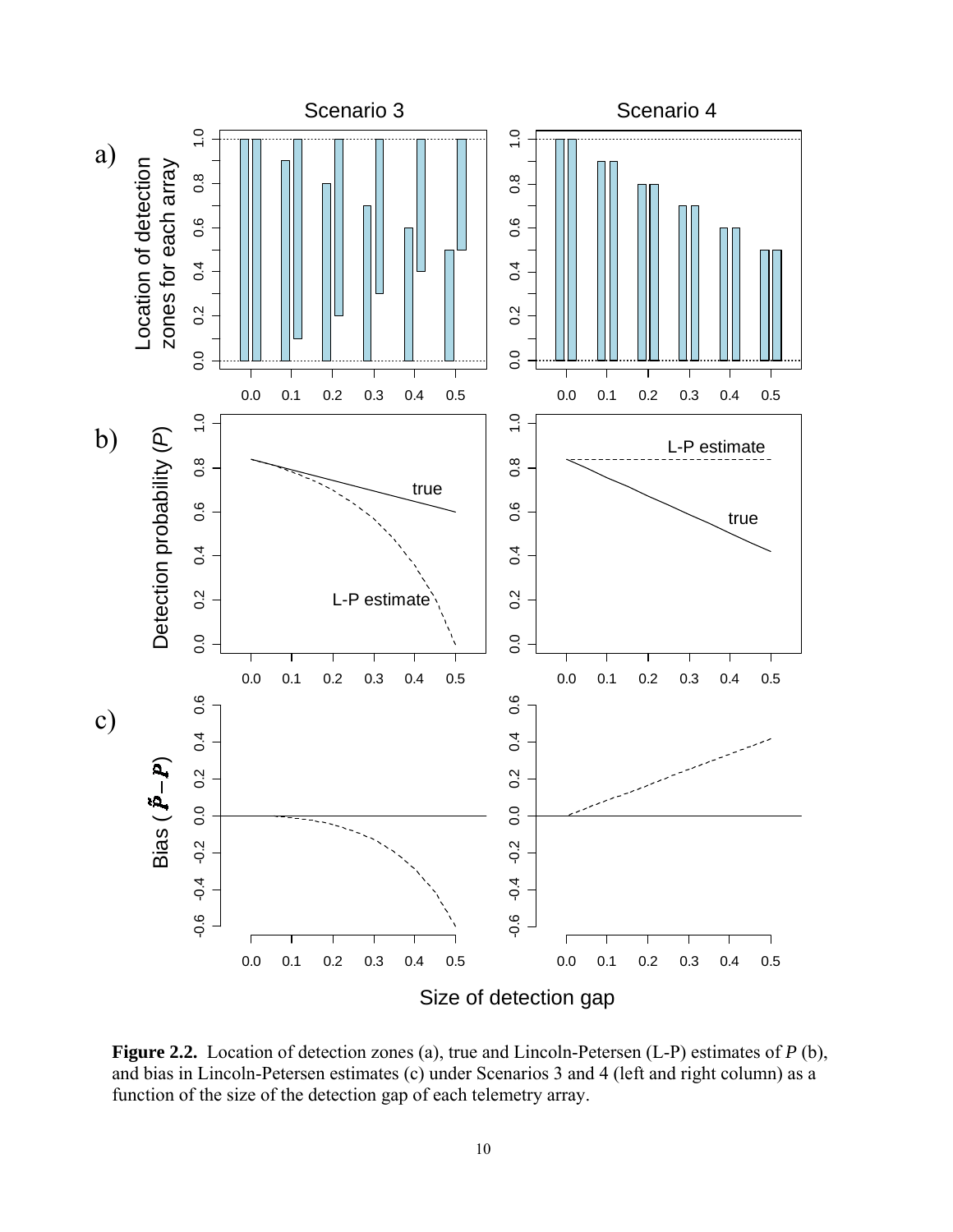#### <span id="page-23-0"></span>**3.0 Discussion and Recommendations**

 Our analysis raises a number of important considerations for researchers implementing replicated telemetry arrays. Most importantly, to ensure independence between replicated telemetry arrays, the minimum design criterion is one telemetry array where the detection zone encompasses the entire fish passage zone through a volume of water. If this design criterion is satisfied, then the assumption of independence will be fulfilled even when the detection zone of the second array does not completely encompass the water column. However, as shown under Scenarios 3 and 4, when neither detection zone fully encompasses the water column, the assumption of independence will be violated and the consequence will be bias in the detection probabilities.

 The direction of bias for non-independent arrays will depend on the nature of the array configuration. If both arrays combined cover the entire water column (as in Scenario 3) then detection probabilities will be negatively biased. In this case, negative bias occurs because the ratio of the number of fish detected by both arrays to the total number of fish detected is less than expected under the assumption of independence. In contrast, detection probabilities will be positively biased when both arrays cover the same fraction of the water column but a detection gap exists where fish are never detected (as in Scenario 4). Here, positive bias results because ratio of the number of fish detected by both arrays to the total number of fish detected is greater than expected under independence.

 The magnitude of bias differed under each scenario, with the Lincoln-Petersen model being most sensitive to violations of independence under Scenario 4. For example, due to the non-linear trend in bias under Scenario 3, bias remains relatively low  $(<5\%)$  even if the detection gap of each array is 20% of the water column (Fig. 2.2). In contrast, under Scenario 4 the bias is roughly 15% when the detection gap is 20% of the water column. Although some scenarios are relatively robust to the violation of independence, we recommend researchers strive to achieve independence between the arrays because estimating the magnitude of bias from field data is often extremely difficult, if not impossible. Furthermore, since bias in detection probabilities will introduce bias into the biological parameters, the necessary course of action is to design for independence.

 Although we have shown how different array configurations may introduce bias into detection probabilities, ultimately, interest lies in understanding how bias in *P* affects estimates of the biological parameters. Consider a replicated array that is implemented at the last telemetry station in a single-release mark-recapture study (i.e., a CJS model). In a CJS model, only the joint probability  $(\lambda)$  of surviving the last reach  $(S)$  and being detected at the last array  $(P)$  can be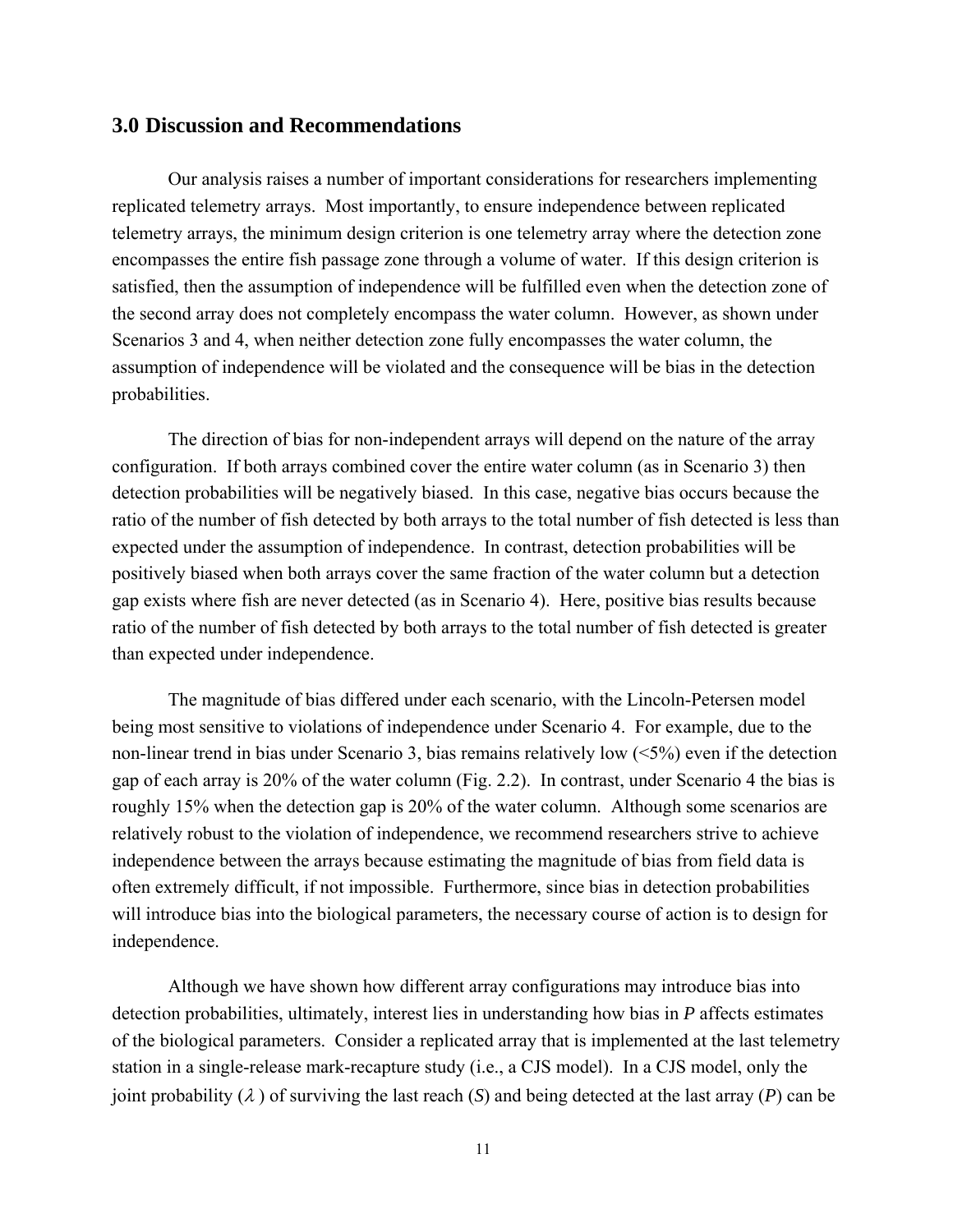estimated from the data. However, if we use the Lincoln-Petersen model to estimate *P* at the last array, then *S* can be calculated as  $S = \lambda / P$ . Thus, when *P* is negatively biased *S* will be positively biased, and when *P* is positively biased *S* will be negatively biased. Now suppose that the true survival is 0.8. Based on Scenarios 3 and 4 shown in Fig. 2.1 and Table 2.4, our estimate of *S* would be 0.98 and 0.56 and the bias is 0.18 and -0.24 respectively for scenario 3 and 4. As this example shows, it is critical to achieve independence between telemetry arrays as the magnitude of bias in biological parameters may be substantial.

 To simplify our analysis, we assumed fish were uniformly distributed throughout the water column, but a non-uniform spatial distribution could either magnify or reduce the bias introduced by non-independent arrays. For example, under scenario 4 with a detection gap at the surface where fish are not detected (Fig. 2.1), we would expect the vertical distribution of juvenile salmonids to be concentrated near the surface. This vertical distribution decreases the probability of fish passing through the detection zone (relative to a uniform distribution), which would consequently increase the magnitude of positive bias compared to our findings. In contrast, radio-telemetry arrays consisting of aerial antennas are often used to monitor movements of juvenile salmonids, but are unable to detect fish deeper than about 10 m. For this example, the surface concentration of juvenile salmonids increases the probability of passing through the detection zone relative to a uniform vertical distribution. Thus, the magnitude of bias would be less than expected under a uniform vertical distribution. These examples show that the magnitude of bias will depend strongly on the interaction between the spatial distribution of fish and spatial coverage of the replicated telemetry arrays. This interaction causes great difficulty in accurately quantifying bias introduced by non-independent arrays in a field study and stresses the importance of implementing independent telemetry arrays.

 Our findings also apply to widely spaced telemetry arrays used in CJS-type models to estimate survival over an entire study area. Here the key process affecting the magnitude of bias is the mixing of individuals across space and time. For example, even if juvenile salmonids are concentrated near the surface, variation in the depth of individuals across space and time will ensure that telemetry arrays "draw" a random sample from the population at any given array, regardless of the detection zone of individual arrays. Thus, mixing of individuals over space as they migrate through the study area ensures independence among the telemetry arrays in CJStype study designs. However, fish may not fully mix across space and time due to individual variation in habitat preferences. For instance, some individuals could prefer shallow depths whereas others always remain deep as they migrate through the study area. In the case of aerial radio-telemetry arrays, individual variation in depth preference would lead to positive bias (similar to scenario 4) if some individuals preferred to migrate at depths greater than 10 m. A similar scenario could occur in PIT-tag studies if some fish consistently pass hydroelectric

12